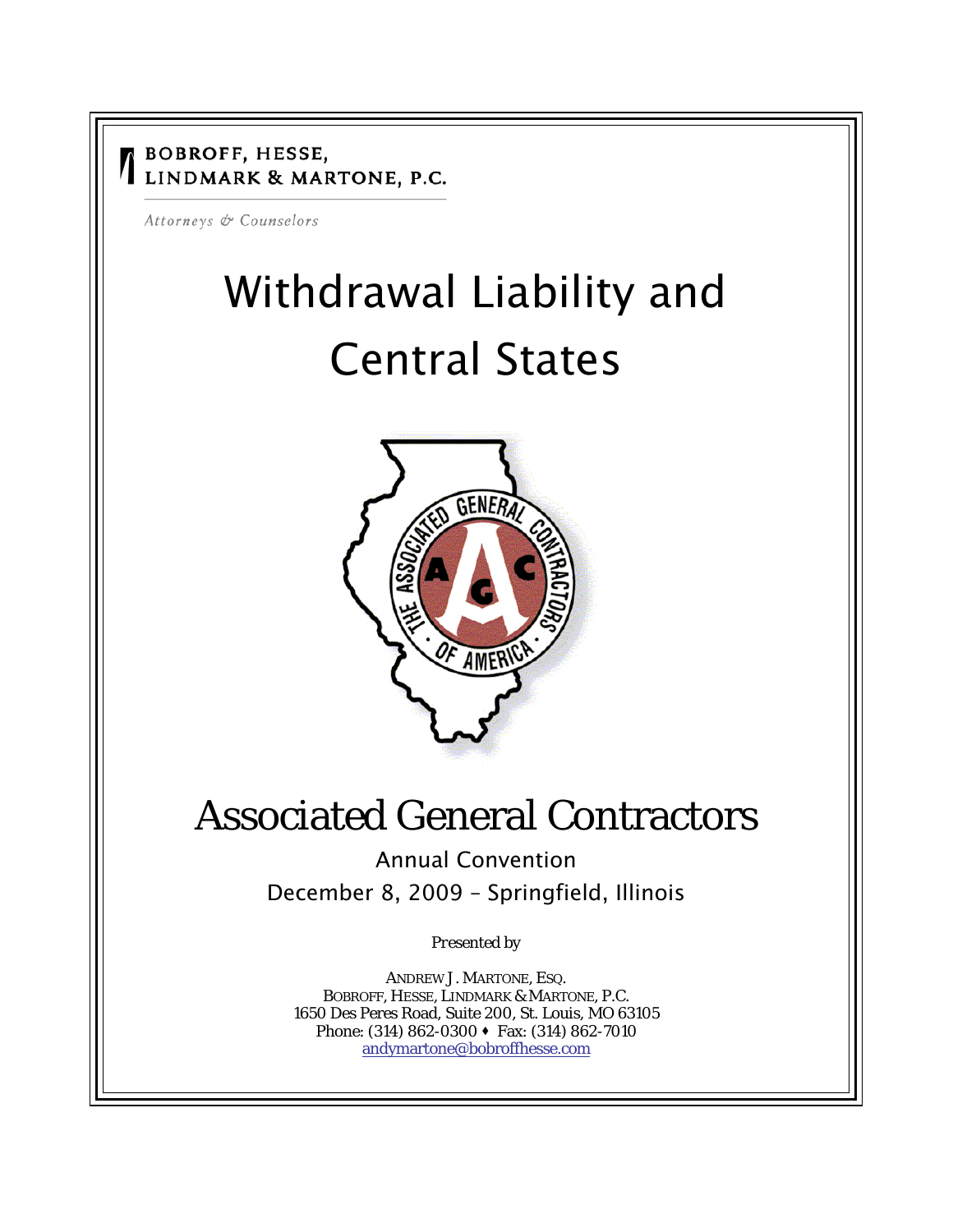### **Table of Contents**

| I. |    |                                                                           |  |
|----|----|---------------------------------------------------------------------------|--|
|    | А. |                                                                           |  |
|    | B. | Complications caused by passage of the Pension Protection Act             |  |
|    | C. |                                                                           |  |
|    | D. |                                                                           |  |
|    | Е. |                                                                           |  |
| Ш. |    |                                                                           |  |
|    | Α. |                                                                           |  |
|    | B. |                                                                           |  |
|    | C. |                                                                           |  |
|    | D. | Ironworkers District Council of Southern Ohio & Vicinity Benefit Trust  x |  |
|    | Е. |                                                                           |  |
|    | F. |                                                                           |  |
|    | G. |                                                                           |  |
|    | Η. |                                                                           |  |
|    | I. |                                                                           |  |
|    | J. |                                                                           |  |
|    | K. | Employers and Illinois Operative Plasterers' and Cement Masons'           |  |
|    | L. |                                                                           |  |
|    | М. |                                                                           |  |
|    | N. |                                                                           |  |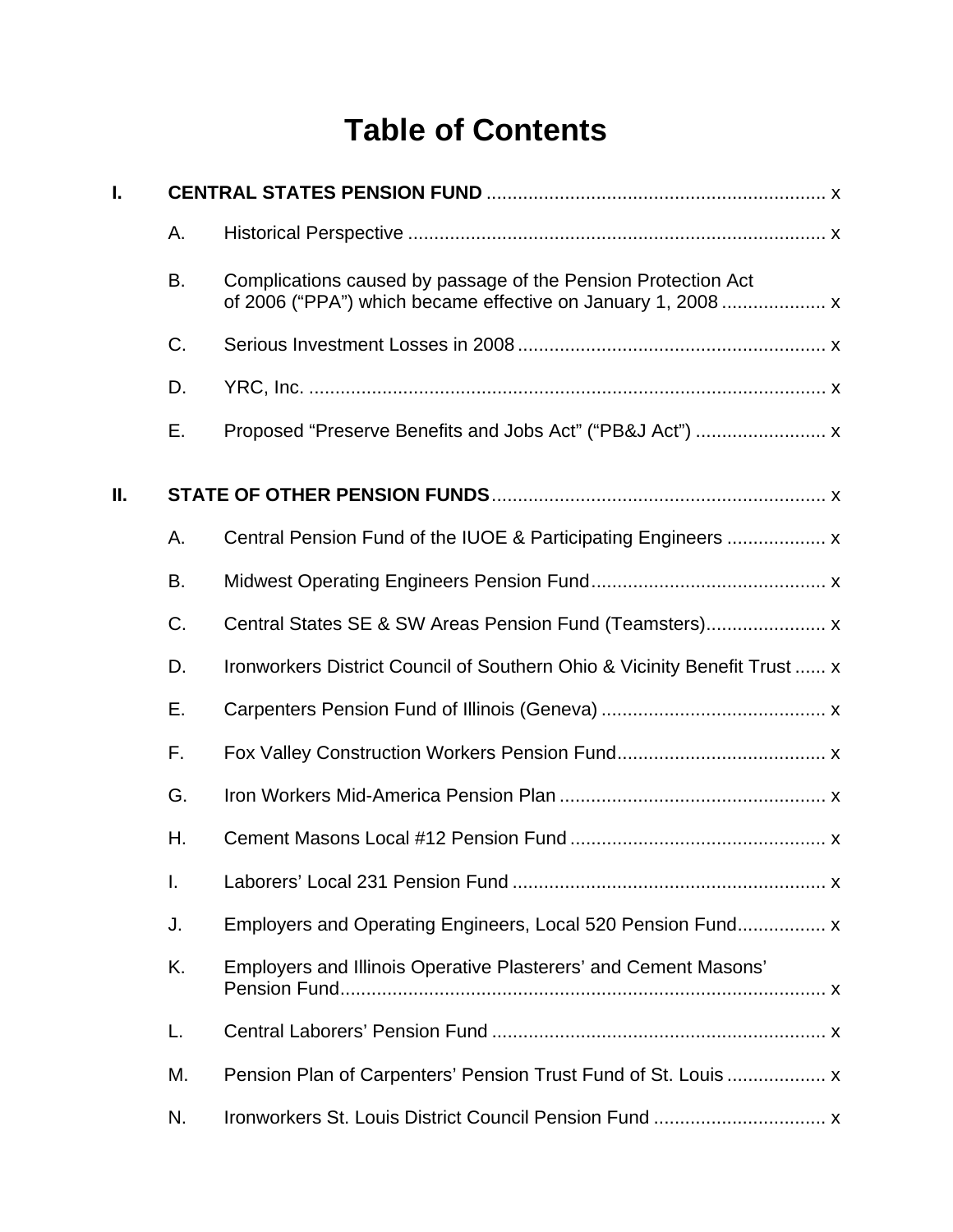|     | O. |                                                                                                                                          |  |
|-----|----|------------------------------------------------------------------------------------------------------------------------------------------|--|
| Ш.  |    |                                                                                                                                          |  |
|     | Α. |                                                                                                                                          |  |
|     | В. |                                                                                                                                          |  |
|     | C. |                                                                                                                                          |  |
|     | D. |                                                                                                                                          |  |
|     | Е. |                                                                                                                                          |  |
|     | F. |                                                                                                                                          |  |
|     | G. |                                                                                                                                          |  |
|     | Η. |                                                                                                                                          |  |
|     | I. |                                                                                                                                          |  |
|     | J. |                                                                                                                                          |  |
|     | K. |                                                                                                                                          |  |
|     | L. |                                                                                                                                          |  |
|     | М. |                                                                                                                                          |  |
|     | N. |                                                                                                                                          |  |
| IV. |    |                                                                                                                                          |  |
|     | Α. |                                                                                                                                          |  |
|     | B. |                                                                                                                                          |  |
|     | C. | Fiduciary Standards—Section 404 of ERISA: All duties to the plan<br>must be discharged solely in the interest of the plan's participants |  |
|     | D. |                                                                                                                                          |  |
|     | Е. | Violations by Other Fiduciaries. Co-fiduciary liability guidelines  x                                                                    |  |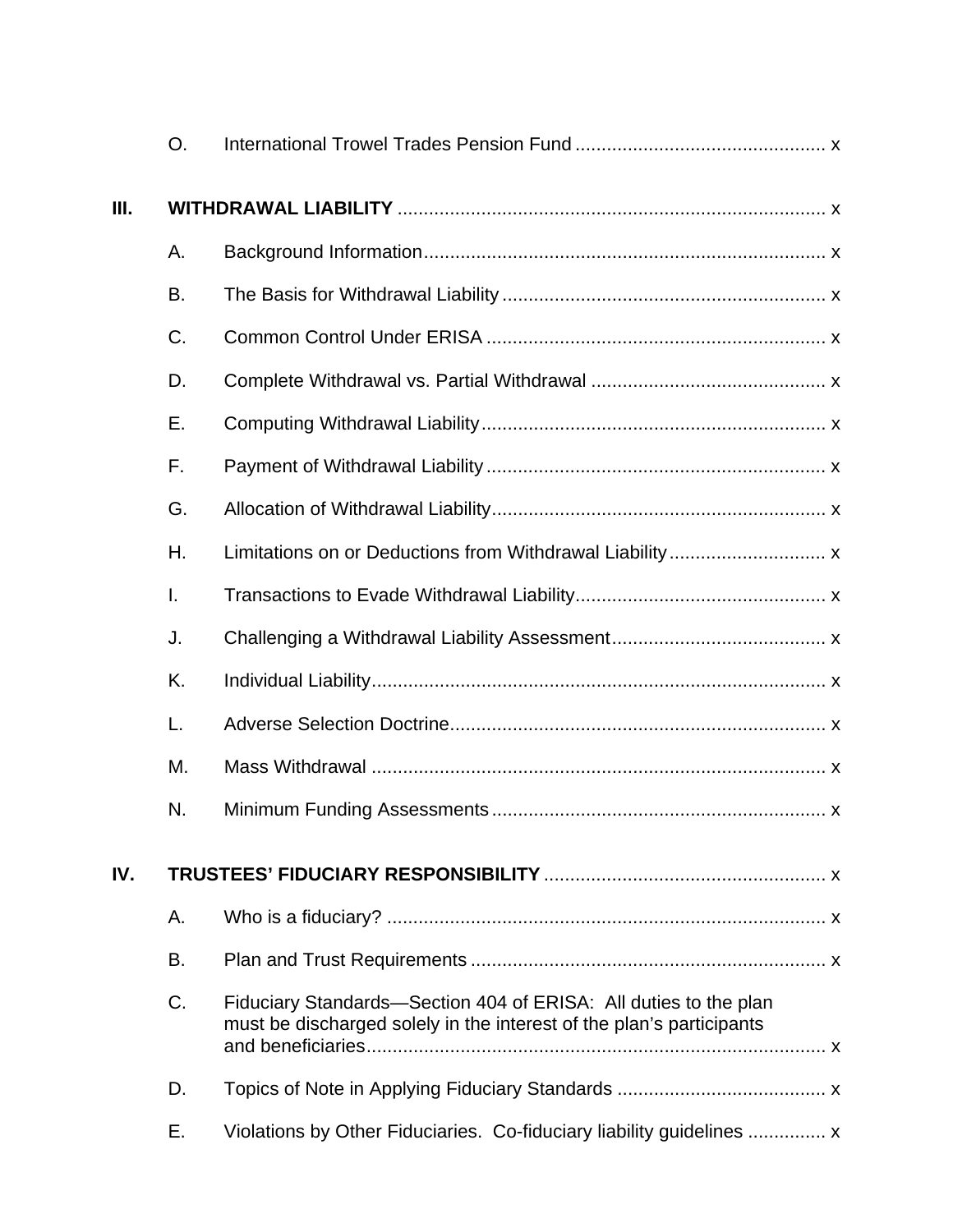|     | F.              |  |
|-----|-----------------|--|
|     | G.              |  |
|     | Η.              |  |
|     | I.              |  |
| V.  |                 |  |
|     | Α.              |  |
|     | B.              |  |
|     | C.              |  |
| VI. | <b>APPENDIX</b> |  |
|     |                 |  |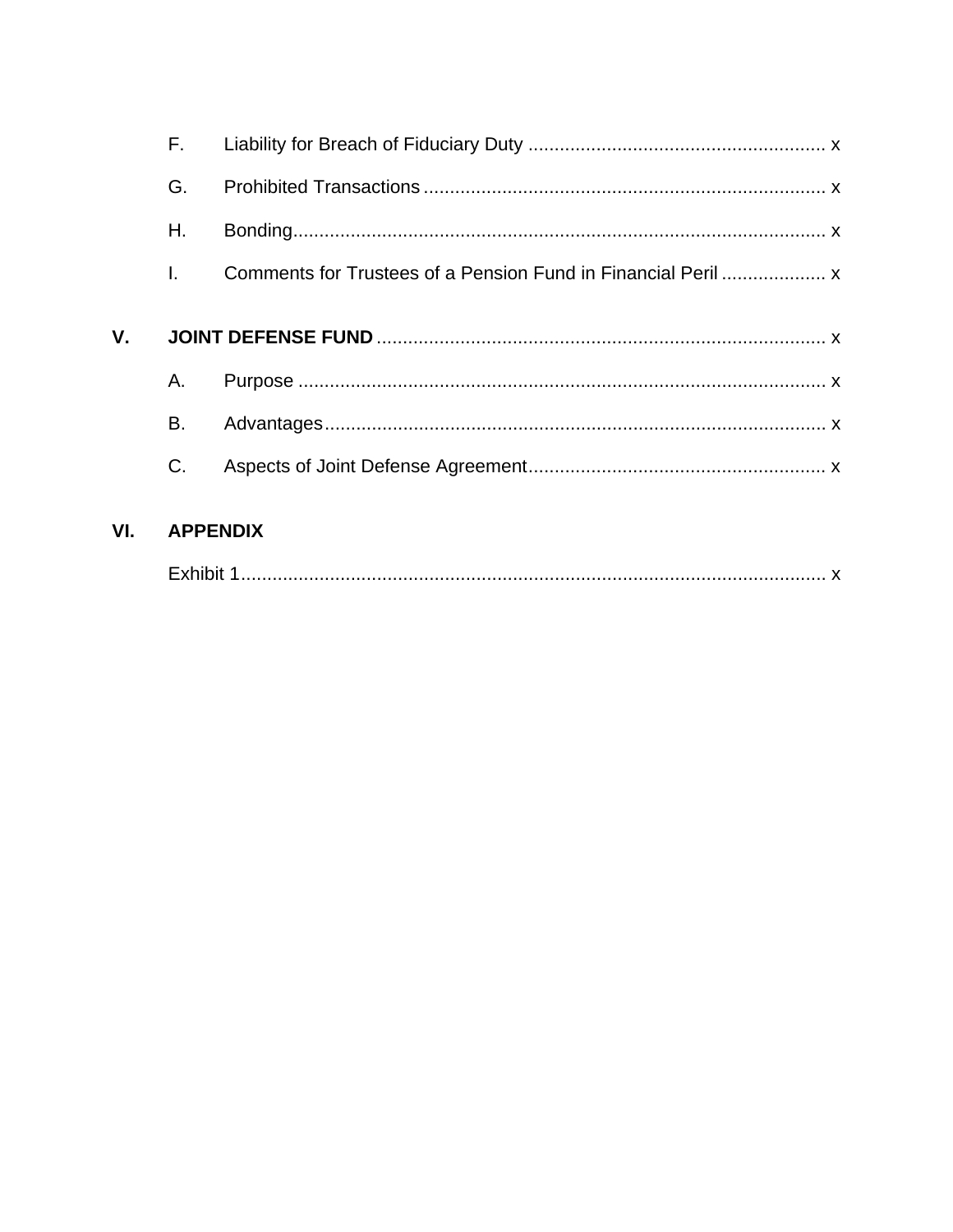#### **I. Central States Pension Fund**

- A. Historical Perspective
	- 1. Failure to Meet ERISA Funding Requirements in about 2002:
		- a. Mature fund; increasing retirees, decreasing active employees;
		- b. No new employers joining Fund;
		- c. Deregulation of trucking industry;
		- d. Amount of benefits paid out exceeding amount of contributions;
		- e. 2000 2002: Fund experienced three consecutive years of losses.
	- 2. Trustees Promptly Implemented Plan of Action:
		- a. More aggressive investment strategy;
		- b. Reduce future benefit accruals;
		- c. Obtain relief from the mandatory excise taxes; obtain 10-year amortization extension from the IRS; and,
		- d. Increase employer contributions.
	- 3. Results of the Fund's plan of action.
		- a. Returns have been good; some of lost asset base recovered.
		- b. Benefit reductions slowed growth of benefit obligations, Fund's retirement age is increasing.
		- c. Amortization agreement with IRS, avoiding excise tax assessment.
		- d. Fund mandating contribution increases of 7 or 8 percent for collective bargaining agreements as they come up for negotiations.
- B. Complications caused by passage of the Pension Protection Act of 2006 ("PPA"), which became effective on January 1, 2008.
	- 1. Fund certified in "critical status" for 2008 and 2009 plan years.
	- 2. Fund adopts "Rehabilitation Plan" as required by PPA.
		- a. Primary Schedule Requires contributing employers to agree to 5 years of 8% annual contribution increase (7% if began in 2006).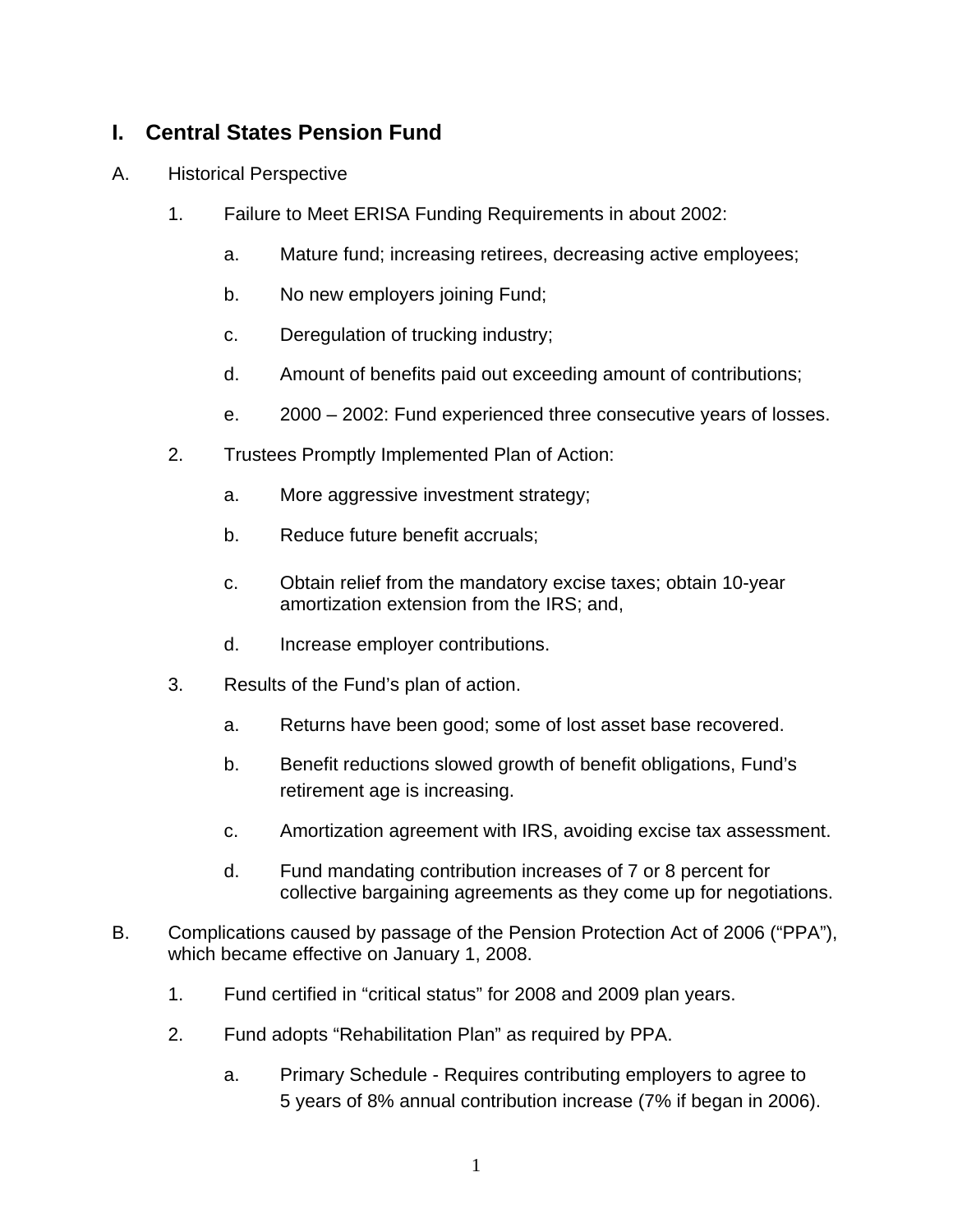- b. Default Schedule Required by PPA; provides for 4% annual contribution rate increases and loss or reduction of adjustable benefits for bargaining units using this Schedule.
	- If bargaining parties have not chosen a schedule within 180 days of expiration of last labor agreement, Default Schedule is imposed as matter of law. (See most recent letter from Central States to an Employer regarding this, attached hereto as **Exhibit 1**.)
- 3. Vast majority of Fund's active members covered by CBAs that are in compliance with Rehabilitation Plan.
	- a. Most agreed to adopt Primary Schedule
	- b. Only 5 bargaining units chose to adopt Default Schedule
	- c. 25 bargaining units have had Default Schedule imposed on them.
		- Employers not agreeing to be bound by one of Schedules required by PPA to pay surcharge on contractual pension contribution obligation (5% during 2008; 10% in 2009).
		- Most Employer voluntarily paying surcharge.
- C. Serious Investment Losses in 2008
	- 1. Fund unable to satisfy funding ration targets that are part of amortization agreement with IRS in 2005.
	- 2. Fund has requested waiver from IRS for funding ratio targets for 2008.
- D. YRC, Inc.
	- 1. Single largest contributing Employer to Pension Fund.
	- 2. Contribution Deferral Agreement with Fund as result of cash flow issues.
		- a. Without Deferral Agreement, YRC could default on loans with banks, triggering insolvency and liquidation.
	- 3. Fund considered terminating YRC's participation in pension fund.
	- 4. Amendment of YRC Agreement with Teamsters (which calls for resumption of contributions in 2011, led Trustees to decide that termination of participation should not be treated as complete and permanent cessation of YRC's obligation to contribute, which would trigger withdrawal liability.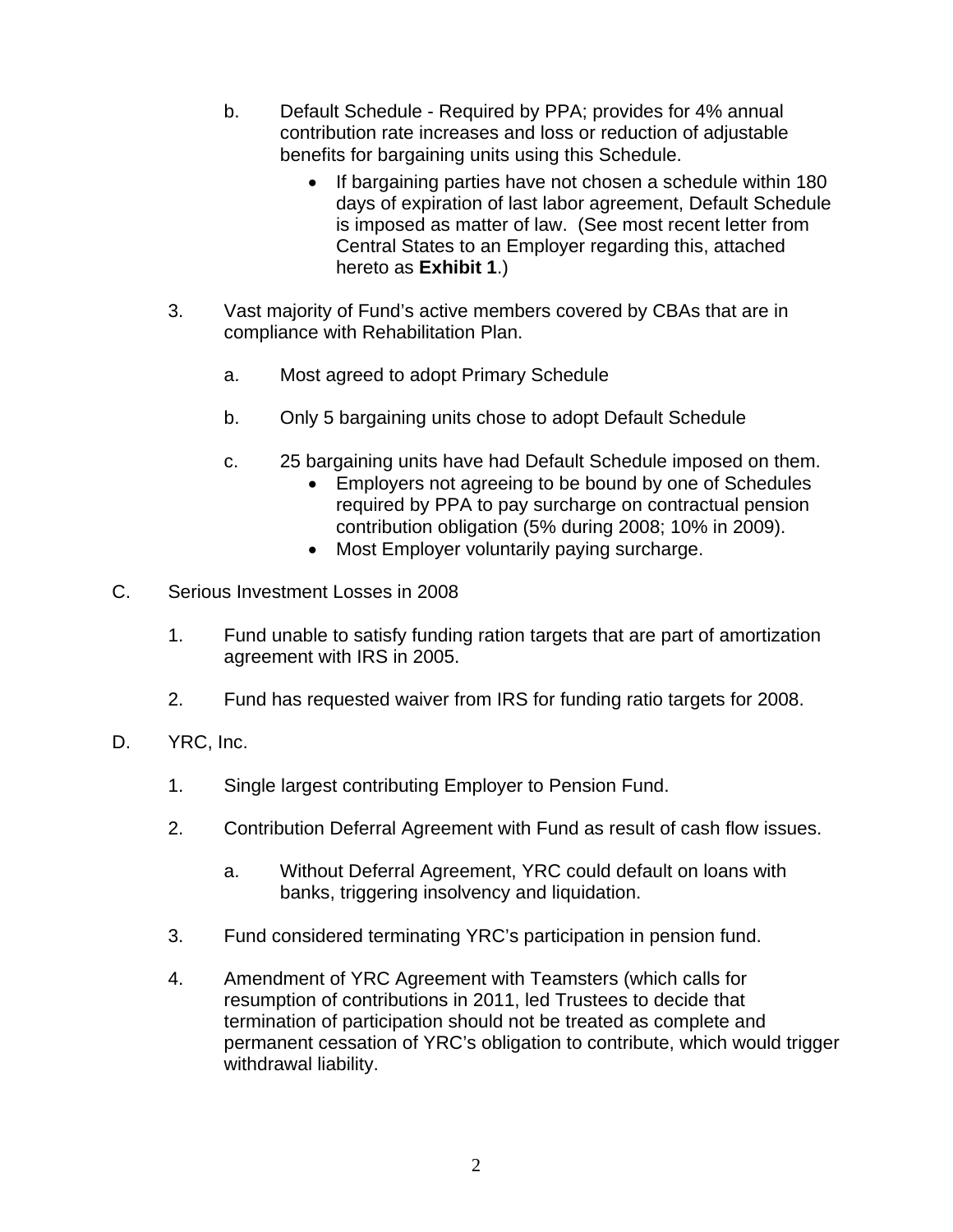- E. Proposed "Preserve Benefits and Jobs Act" ("PB&J Act")
	- 1. Purpose Relief legislation for multiemployer Pension Plans
	- 2. Proposals in PB&J Act
		- a. Adjustments to Funding Rules
			- The options available would only be available to plans projected to be solvent throughout extended amortization period.
			- i. Restart amortization of all charges and credits in the funding standard account over a new 30-year period (this relief would be available for either of first two plan years beginning after August 31, 2008), *or*
			- ii. Separately amortize net investment losses incurred in 2008 or 2009 over 30 years.
		- b. Strengthening the Safety Net
			- i. Making it easier for multiemployer pension plans to merge;
			- ii. Allowing weak plans to merge with strong plans;
			- iii. Direct PBGC to facilitate mergers, including contributing cash if necessary;
			- iv. PBGC partition to relieve plans of "orphaned" benefits.
		- c. Multiemployer Benefit Guarantees
			- i. Increase PBGC quaranteed benefits for insolvent plan
	- 3. Final Action Predicted No Earlier Than End of December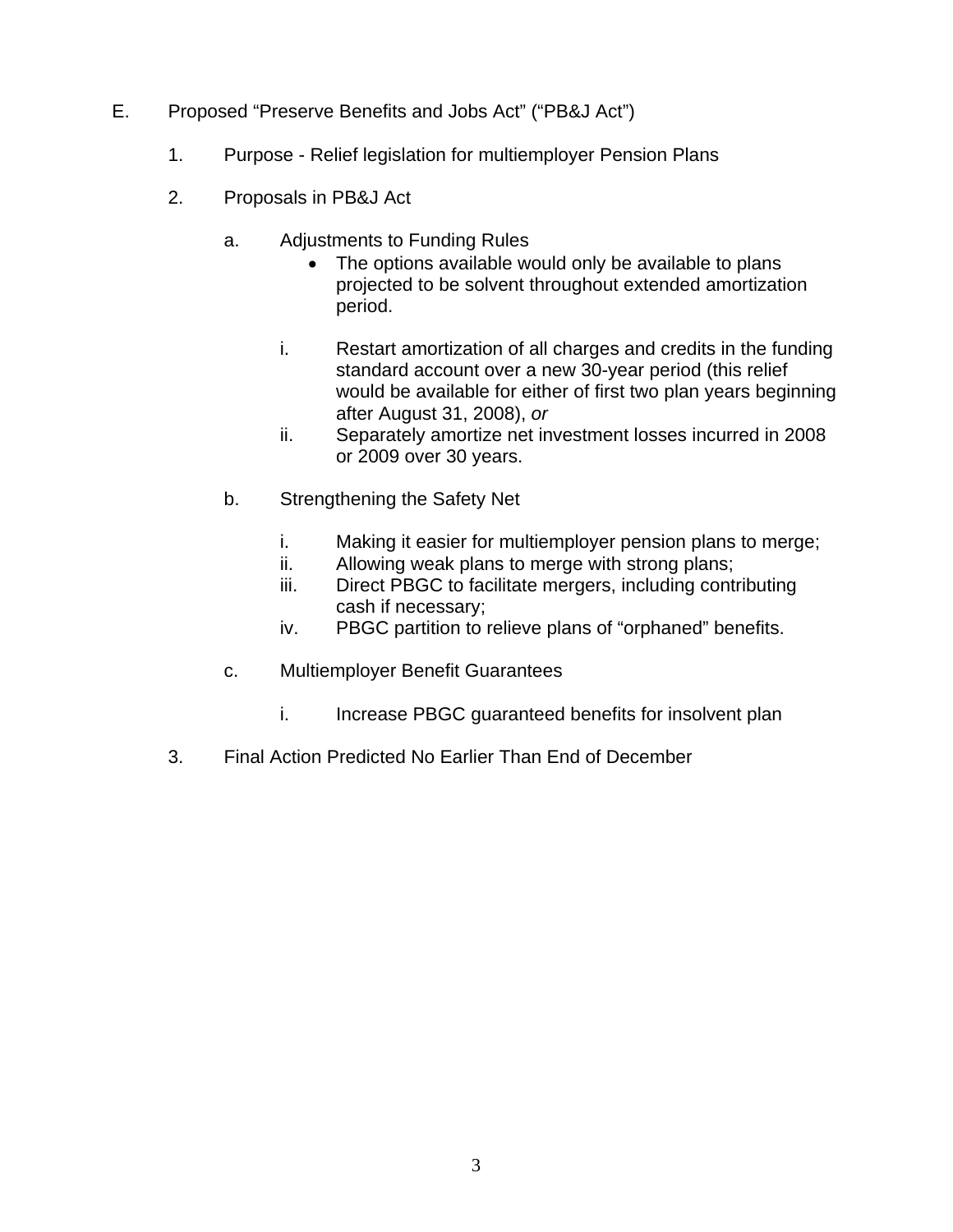#### **II. State of Other Pension Funds**

#### **A. Central Pension Fund of the IUOE & Participating Employers**

| Status:                     | <b>Yellow Zone</b>              |
|-----------------------------|---------------------------------|
| $CUL:$ <sup>1</sup>         | \$4,807,620,996.00 (2007)       |
| Percentage: <sup>2</sup>    | 67.05%                          |
| Status Update: <sup>3</sup> | 2007 (Fiscal Year ends Jan. 31) |

#### **B. Midwest Operating Engineers Pension Fund**

| <b>Yellow Zone</b>               |
|----------------------------------|
| \$1,218,141,181.00               |
| 71.64%                           |
| 2007 (Fiscal Year ends March 31) |
|                                  |

#### **C. Central States SE & SW Areas Pension Fund (Teamsters)**

| Status:        | Red Zone                        | $(Red\;Zone)^4$       |
|----------------|---------------------------------|-----------------------|
| CUL:           | \$23,741,411,614.00             | (\$24,657,825,000.00) |
| Percentage:    | 46.55%                          | (41.29%)              |
| Status Update: | 2007 (Fiscal Year ends Dec. 31) | (2008)                |

#### **D. Ironworkers District Council of Southern Ohio & Vicinity Benefit Trust**

| Red Zone                        |
|---------------------------------|
| \$490,691,628.00                |
| 56.82%                          |
| 2007 (Fiscal Year ends June 30) |
|                                 |

#### **E. Carpenters Pension Fund of Illinois (Geneva)**

| Status:        | Yellow Zone                     | (Green Zone)      |
|----------------|---------------------------------|-------------------|
| CUL:           | \$502,409,047.00                | (\$40,417,200.00) |
| Percentage:    | 75.36%                          | (97.57%)          |
| Status Update: | 2007 (Fiscal Year ends Dec. 31) | (2008)            |

 1 Total Current Unfunded Liability 2 Percentage Funded Current Liability

<sup>&</sup>lt;sup>3</sup> Last Status Update

<sup>&</sup>lt;sup>4</sup> Items in parentheses on right indicate estimates for the following year.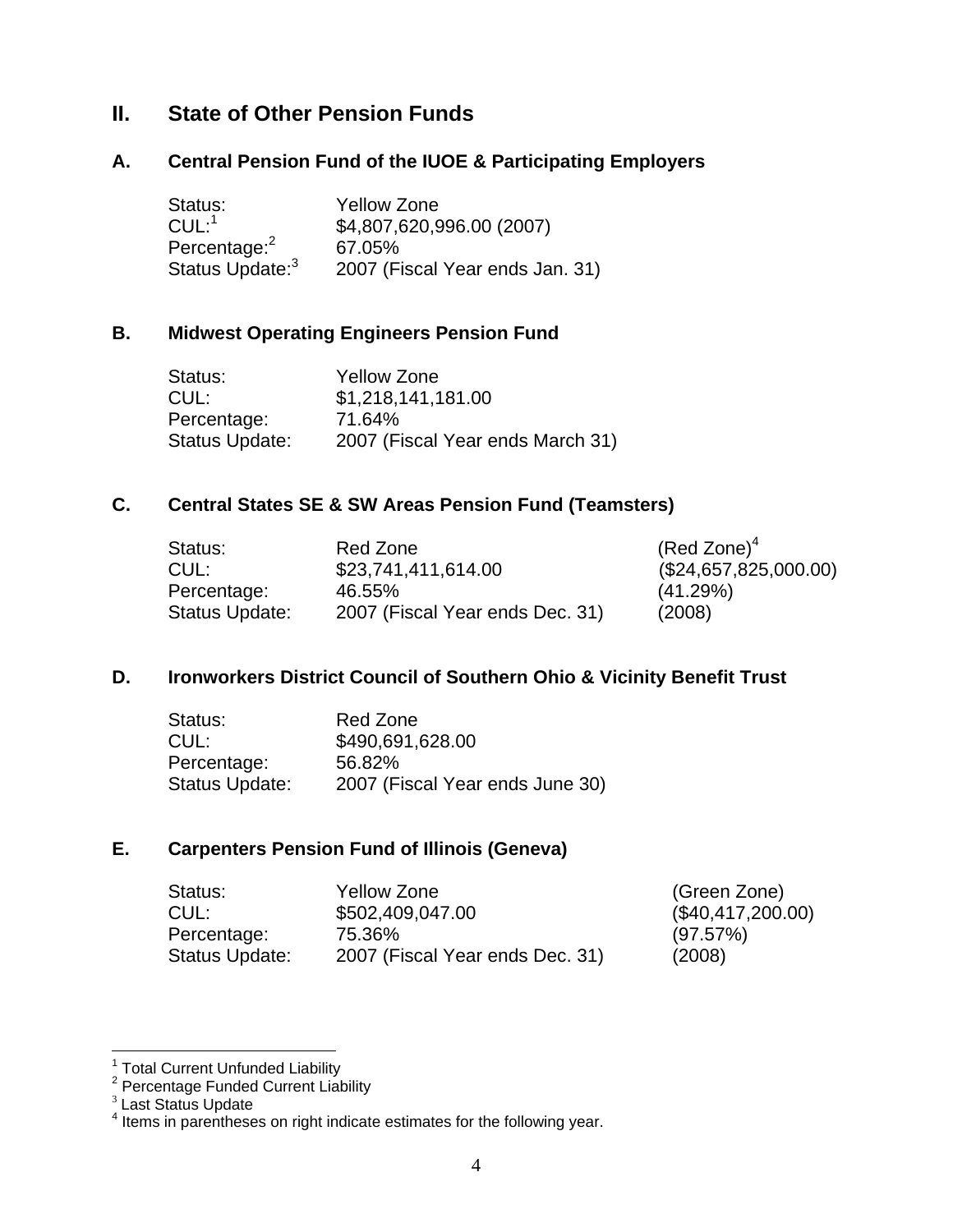#### **F. Fox Valley Construction Workers Pension Fund**

| Status:        | Yellow Zone                    | (Green Zone)        |
|----------------|--------------------------------|---------------------|
| CUL:           | \$41,096,212.00                | $(-\$2,017,940.00)$ |
| Percentage:    | 79.70%                         | (101.23%)           |
| Status Update: | 2007 (Fiscal Year ends May 31) | (2008)              |

#### **G. Iron Workers Mid-America Pension Plan**

| Status:        | Red Zone                        |             |
|----------------|---------------------------------|-------------|
| CUL:           | \$279,189,638.00                |             |
| Percentage:    | 61.18%                          | $(82.51\%)$ |
| Status Update: | 2007 (Fiscal Year ends Dec. 31) | (2008)      |

#### **H. Cement Masons Local #12 Pension Fund**

| Status:               | Green Zone                      |
|-----------------------|---------------------------------|
| CUL:                  | \$2,972,648.00                  |
| Percentage:           | 81.27%                          |
| <b>Status Update:</b> | 2006 (Fiscal Year ends Nov. 30) |

#### **I. Laborers' Local 231 Pension Fund**

| Status:        | Red Zone                        | (Green Zone)     |
|----------------|---------------------------------|------------------|
| CUL:           | \$21,621,823.00                 | (\$6,786,077.00) |
| Percentage:    | 62.27%                          | (85.39%)         |
| Status Update: | 2007 (Fiscal Year ends Dec. 31) | (2008)           |

#### **J. Employers and Operating Engineers, Local 520 Pension Fund**

| Status:        | Red Zone                        | (Red Zone)        |
|----------------|---------------------------------|-------------------|
| CUL:           | \$53,662,108.00                 | (\$32,334,456.00) |
| Percentage:    | 61.86%                          | (74.35%)          |
| Status Update: | 2007 (Fiscal Year ends Dec. 31) | (2008)            |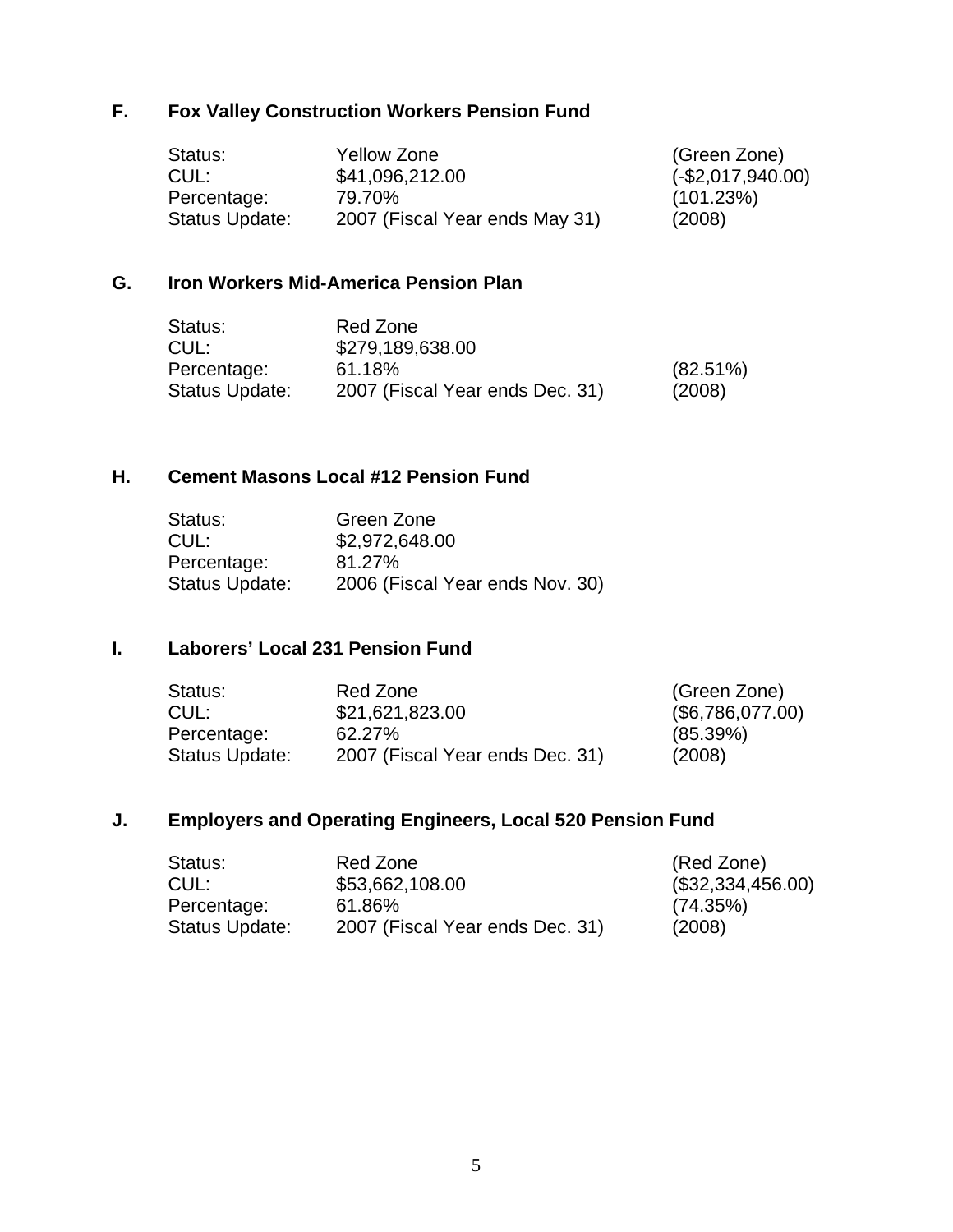#### **K. Employers and Illinois Operative Plasterers' and Cement Masons' Pension Fund**

| Status:        | Red Zone                        |
|----------------|---------------------------------|
| CUL:           | \$6,058,113.00                  |
| Percentage:    | 50.11%                          |
| Status Update: | 2007 (Fiscal Year ends Dec. 31) |

#### **L. Central Laborers' Pension Fund**

| Status:        | Red Zone                         | (Red Zone)         |
|----------------|----------------------------------|--------------------|
| CUL:           | \$589,180,182.00                 | (\$616,109,588.00) |
| Percentage:    | 60.64%                           | (61.59%)           |
| Status Update: | 2006 (Fiscal Year ends Sept. 30) | (2007)             |

#### **M. Pension Plan of Carpenters' Pension Trust Fund of St. Louis**

| <b>Yellow Zone</b>               |
|----------------------------------|
| \$715,545,891.00                 |
| 68.96%                           |
| 2007 (Fiscal Year ends April 30) |
|                                  |

#### **N. Ironworkers St. Louis District Council Pension Fund**

| Status:        | Red Zone                        | (Red Zone)         |
|----------------|---------------------------------|--------------------|
| CUL:           | \$241,058,973.00                | (\$292,387,682.00) |
| Percentage:    | 62.03%                          | (60.19%)           |
| Status Update: | 2006 (Fiscal Year ends Oct. 31) | (2007)             |

#### **O. International Trowel Trades Pension Fund**

| Status:        | Red Zone                        |
|----------------|---------------------------------|
| CUL:           | \$848,330,205.00                |
| Percentage:    | 64.39%                          |
| Status Update: | 2007 (Fiscal Year ends Dec. 31) |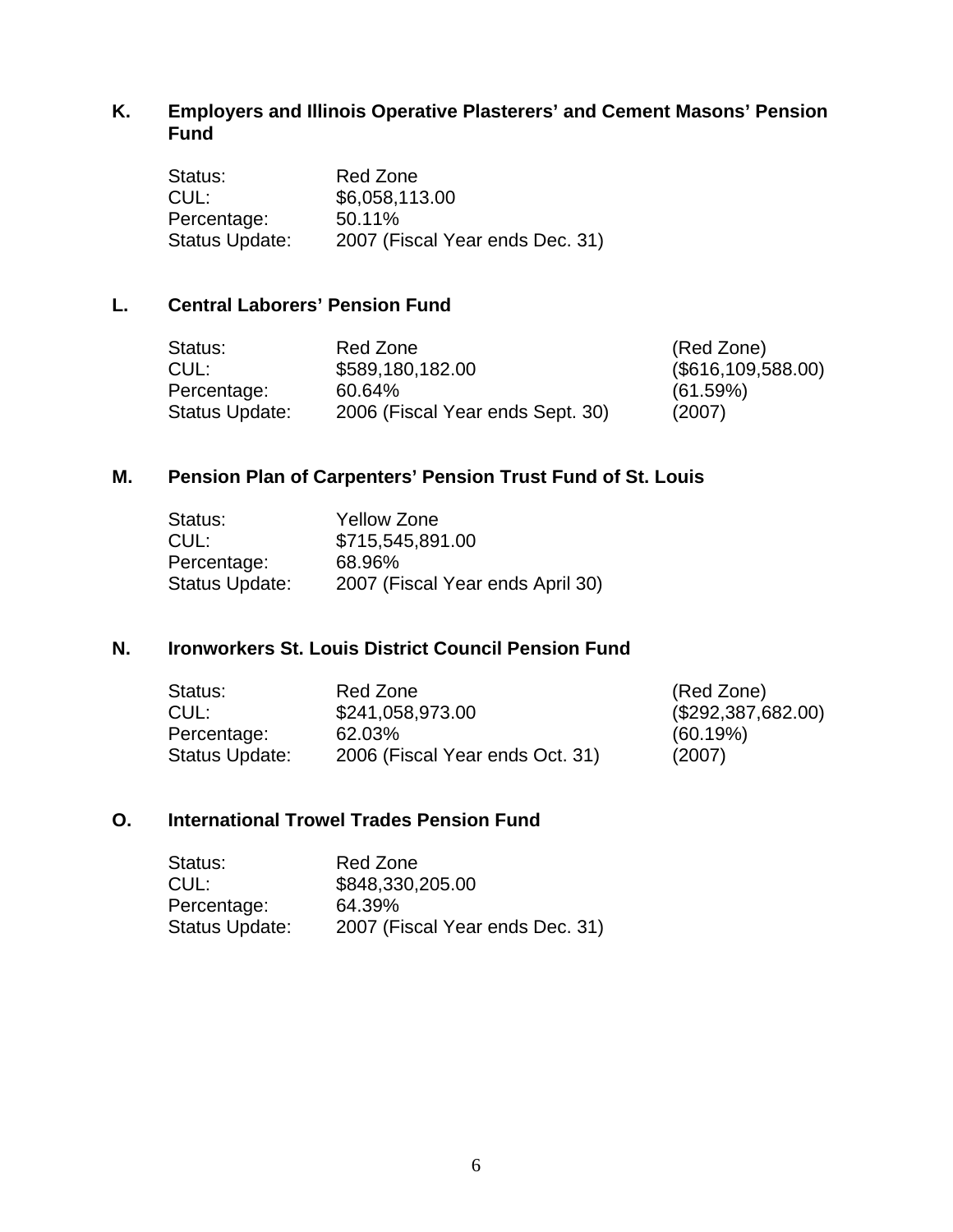#### **III. Withdrawal Liability**

#### A. Background Information

#### 1. MPPAA

- a. Congress passed the Multi-employer Pension Plan Amendments Act of 1980 ("MPPAA"), adding the withdrawal liability provisions to ERISA (the Employee Retirement Income Security Act of 1974).
- b. Purpose of MPPAA was to bolster the viability of under funded multi-employer pension funds against the threat of voluntary employer withdrawals from the plans by imposing on withdrawing employers liability for a share of the pension plan's unfunded vested benefits.
- c. Most recently the law was amended by the Pension Protection Act of 2006 ("PPA of 2006").
- B. The Basis for Withdrawal Liability
	- 1. Simplest Form
		- a. Withdrawal liability represents an employer's proportional share of the difference between the level of a fund's assets and the level of the funding necessary to pay for vested pensions;
		- b. Base amount of withdrawal liability is calculated by multiplying the amount that the fund is in the red (its level of "unfunded vested benefits") by the employer's proportional share of all contributions made over a defined period of time (normally 10 years)
	- 2. Recent Court Expansion of Withdrawal Liability
		- a. Central States v. International Comfort Products, 2009 U.S. App. LEXIS 23424 (6<sup>th</sup> Cir. Oct. 23, 2009)
			- Sixth Circuit expands reach of pension funds to include employers who were not themselves signatory to contracts requiring them to contribute to the Funds;
			- FACTS: ICP was manufacturer of heating and cooling products that contracted with independent company (Top Transportation Services ("Top")) under which Top provided ICP with truck drivers. Under the agreement, Top paid the drivers' salaries and benefits and then was reimbursed for those costs by ICP. Top was signatory to a collective bargaining agreement with Teamsters local that required Top to make contributions to Central States on behalf of the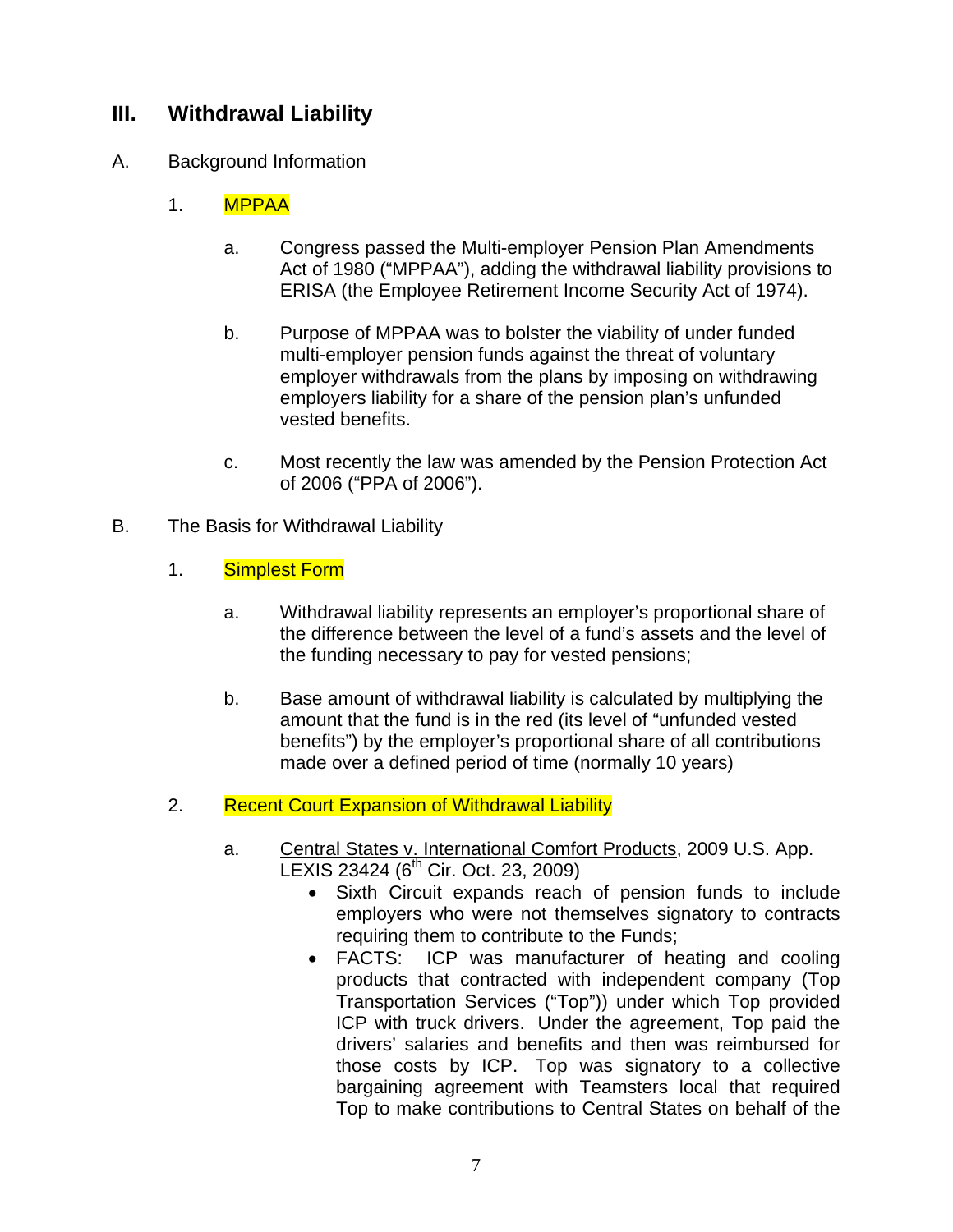drivers. ICP was not signatory to any agreement with the Teamsters or Central States. However, as part of its "cost plus" contract, Top would invoice ICP for its costs (including Top's contributions to the Fund). In 2002, ICP terminated its contract with Top. Top subsequently went out of business and was assessed withdrawal liability by Central States in excess of \$500,000. Top invoiced ICP for the amount of the withdrawal liability, which invoice was never paid;

- Central States sued and obtained a judgment against Top, and then pursued ICP to collect on the judgment;
- Sixth Circuit held that a company could be liable for withdrawal liability to a pension fund even if it never signed a contract with a union requiring contributions to that Fund. In reaching this decision, the Sixth Circuit decided that ICP's contract with Top could make ICP liable to Central States for Top's withdrawal liability;
- Sixth Circuit decision contrary to earlier decisions in Seventh and Eighth Circuits;
- Although this expanded reach is not yet available in the Seventh or Eighth Circuit, given the courts' increasing willingness to expand the pool of parties liable for withdrawal liability (to help pension funds remain solvent), it is likely that Central States will use this decision to attempt to change the law in the Seventh and Eighth Circuits.
- C. Common Control Under ERISA
	- 1. Who is the "Employer" Under the Act?
		- a. MPPAA
			- i. Parent-subsidiary entities
			- ii. Brother-sister entities
		- b. Determining Ownership or Constructive Ownership with Regard to Trusts and Estates, Corporations, Spouses, and Children
			- i. Options
			- ii. Trusts and Estates
			- iii. Corporations
			- iv. Spouses
			- v. Parents, Grandparents, and Children
		- c. Federal Court Theories for Extending Liability
			- i. Joint Employer Liability
			- ii. Single Employer Liability
			- iii. Alter-ego Liability
			- iv. Successor Liability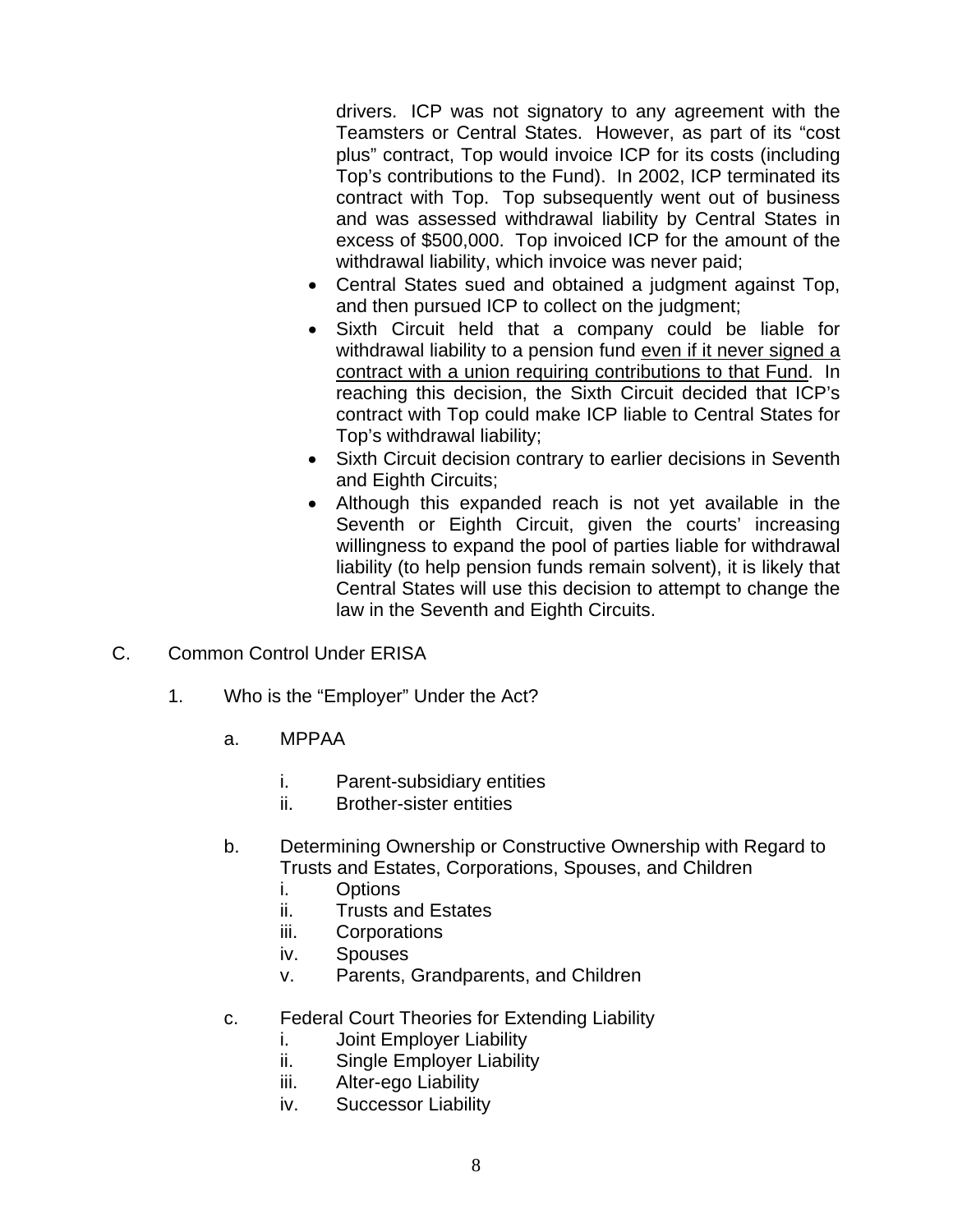- D. Complete Withdrawal vs. Partial Withdrawal
	- 1. Complete Withdrawal
		- a. General Rule
			- i. Generally, a complete withdrawal occurs when an employer either (a) permanently ceases to have an obligation to contribute under the plan or (b) permanently ceases all covered operations under the plan. The date of a complete withdrawal is the date when the obligation to contribute ceases or when covered operations cease**.** 29 U.S.C. §1383(a);
			- ii. Where businesses are under common control, for a complete withdrawal to occur all businesses with an obligation to contribute to the pension fund must either cease operating or their obligations to contribute must end. Otherwise, viewing the Companies as one "employer" as required by the common control principle, the obligation to contribute will not have ceased completely.
		- b. The Construction Industry Exemption
			- i. *Complete Withdrawal*: A complete withdrawal only occurs if such an employer both ceases to have an obligation to contribute under the plan, and either:
				- 1) continues to perform work in the jurisdiction of the collective bargaining agreement of the type for which contributions were previously required, *or*
				- 2) resumes such work within 5 years after the date on which the obligation to contribute under the plan ceases, and does not renew the obligation at the time of the resumption.

 29 U.S.C. §1383(b)(2). Thus, if such an employer ceases business, that fact alone would not result in a "withdrawal".

 ii. *Partial Withdrawal*: A partial withdrawal occurs "only if the employer's obligation to contribute under the plan is continued for no more than an insubstantial portion of its work in the craft and area jurisdiction of the collective bargaining agreement of the type for which contributions are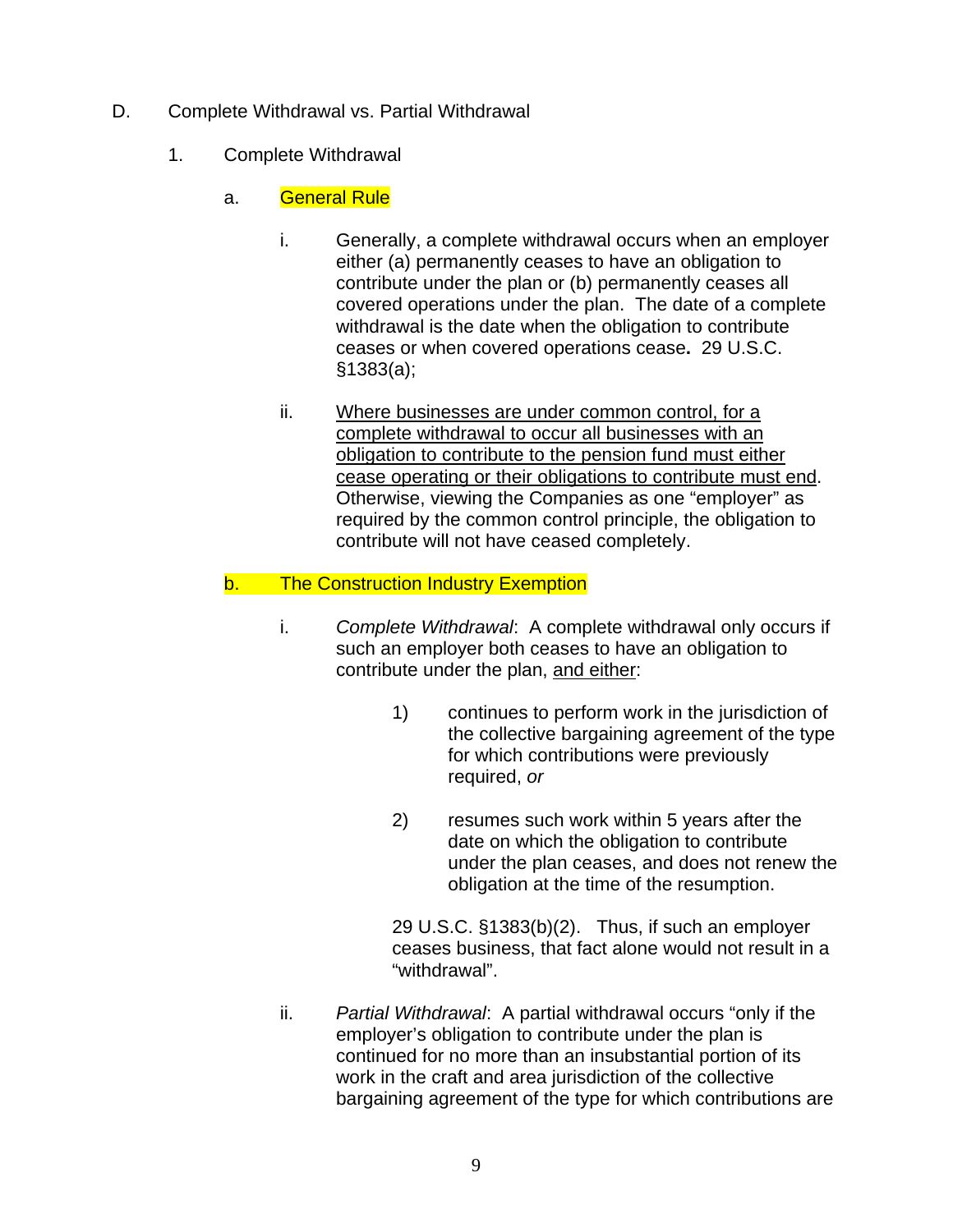required." 29 U.S.C. §1388(d)(1). Unfortunately, there is little guidance on interpreting this vague language.

- iii. *Application of Construction Industry Exemption*: The Company must meet the following requirements:
	- 1) The pension plan must either primarily cover employees in the building and construction industry or must be amended to provide for this exception for employees in the building and construction industry;

 - Central States Pension Plan satisfies this requirement.

2) The employer must have an obligation to contribute under a plan for work performed in the building and construction industry; *and*,

> $\rightarrow$  The phrase "building and construction industry" is not defined in ERISA, but courts generally rely on the National Labor Relations Board cases to determine whether an employer is in the building and construction industry. The Board has consistently applied the following definition of "building and construction industry" in its decisions -- "the provision of labor whereby materials and constituent parts may be combined on the building site to make or build a structure." Painters, Local 1247 (Indio Paint & Rug Center), 156 NLRB 951, 959 (1966); Union Asphalts, 857 F.2d at 123o, 1234 (8th Cir. 1988). Generally, the "building and construction industry" concept applies to employers who can establish that *on-site installation* was a substantial part of both the employees' work and of the employer's business;

> $\rightarrow$  Ready mix drivers and hauling operations moving between or among jobsites are generally not within the building and construction industry. J.P. Sturrus Corp., 288 NLRB 668, 128 LRRM 1067 (1988); see also, St. John Trucking, 303 NLRB 723, 139 LRRM 1020 (1991) (delivery of sand and stone); Union Asphalts, 857 F.2d 1230 (sale and delivery of asphalt and road oil materials). Purely on-site truck driving has been held to be within the building and construction industry. See Techno Construction Corp., 333 NLRB No. 5 (2001)(ALJ decision).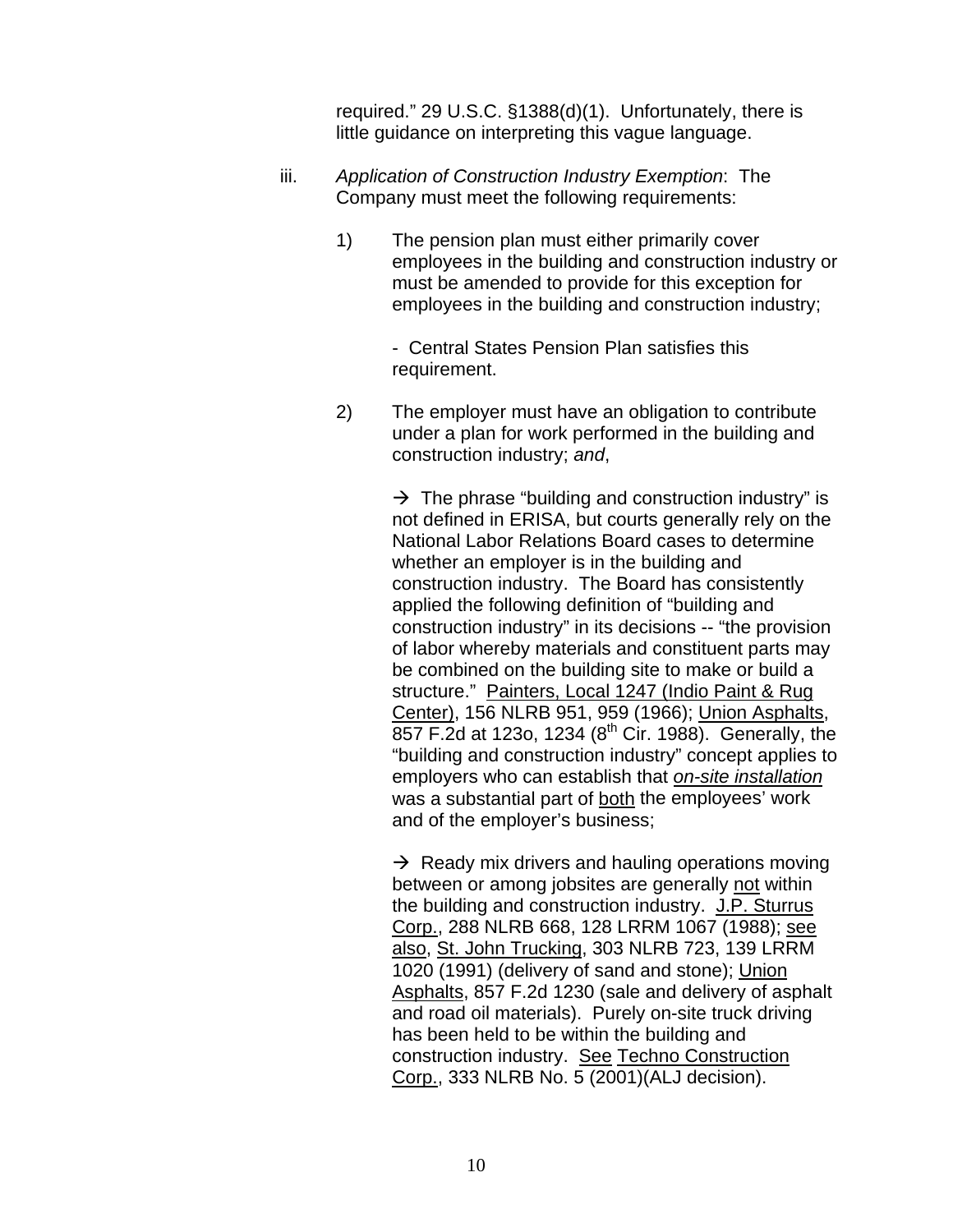3) Substantially all of the employees for whom the employer has an obligation to contribute under the plan perform(ed) work in the building and construction industry.

> $\rightarrow$  Courts generally hold that "substantially all" means 85% or more. Robinson Cartage Co., 55 F.3d at 1321; Continental Can Co., 916 F.2d at 1160. The law is far from settled on how this percentage is determined, and there are cases supporting the approach of counting employees, not CBUs. Raytheon Co. v. Central States, Southeast and Southwest Areas Pension Fund, 1989 U.S. Dist. LEXIS 11503 (N.D. Ill. 1989). In the context of a partial withdrawal, courts have held that this percentage must be examined over the period of time necessary to determine if a withdrawal has occurred – 8 years in the case of a partial withdrawal due to 70% contribution decline. Id.; Robinson Cartage Co., 55 F.3d at 1323-24.

29 U.S.C. §1383(b)(1).

- 2. Partial Withdrawal
	- a. 70% Decline in Contributions
		- i. The Contribution Decline Test:
			- 1) Determine the Company's contribution base units (CBUs) for the "3-year testing period", which is the current plan year and the immediately preceding two plan years. (A "Contribution base unit" is the basic unit for which an employer makes a contribution to a pension plan – e.g., an hour, day, week or month. 29 U.S.C. § 1301(11).);
			- 2) Compute the number of CBUs for the "high base year", which is the average of the two highest years within the 5-year period prior to the 3-year testing period;
			- 3) Compare the figures for each of the years during the 3-year base period to the "high base year" figure. If the CBUs for each of the years during the 3-year testing period are 30% or less of the high base year CBU figure, a partial withdrawal has occurred. Thus, for a partial withdrawal liability in 2008, the 3-year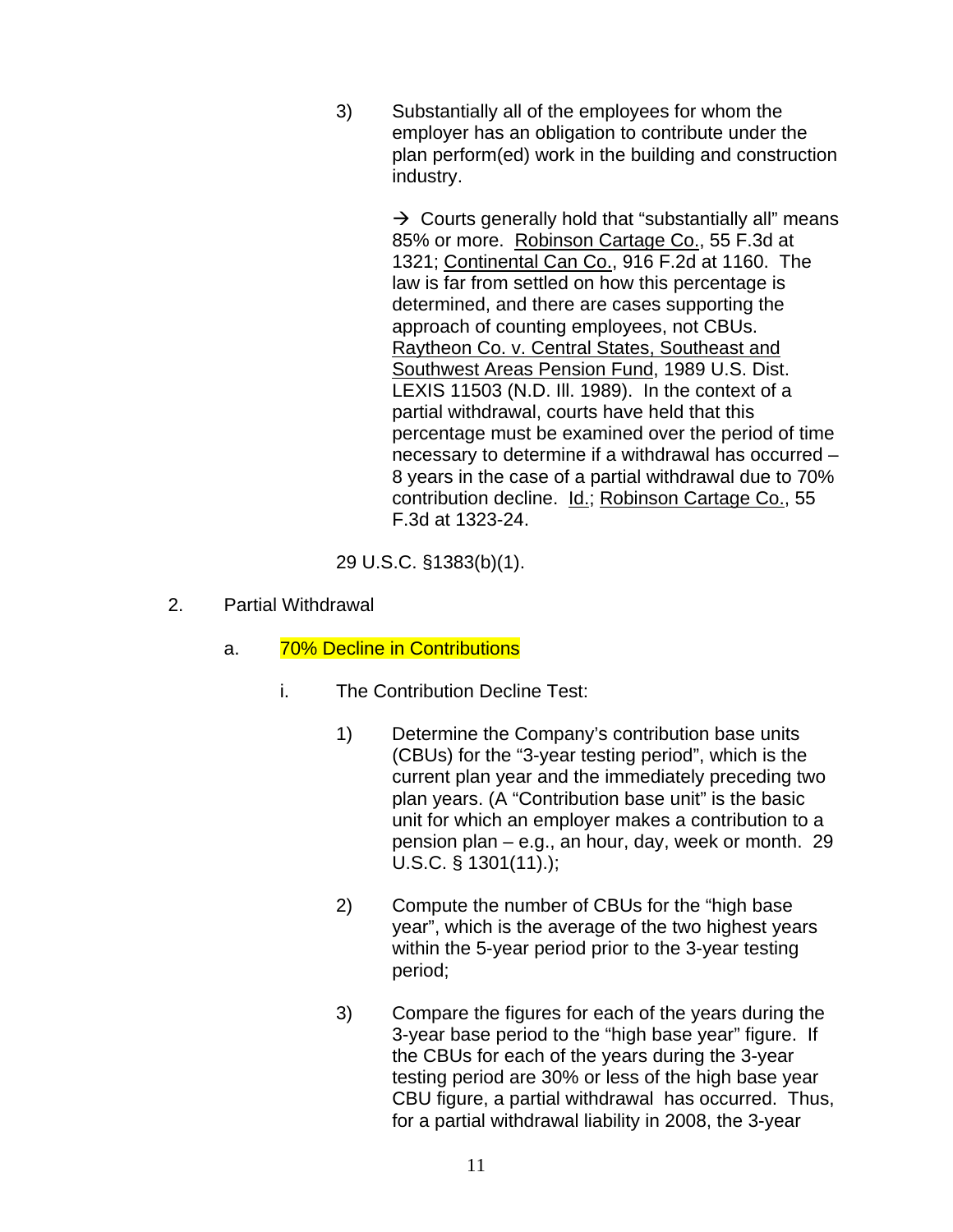testing period would be 2006, 2007 and 2008, and the 5-year period for calculating the "high base year" would be 2002 through 2005.

#### b. Change in Operations

- i. The Change in Operations Test:
	- 1) There is a partial cessation of the employer's contribution obligation for the plan year if, during such year –
		- *a)* the employer permanently ceases to have an obligation to contribute under one or more but fewer than all collective bargaining agreements under which the employer has been obligated to contribute under the plan but continues to perform work in the jurisdiction of the collective bargaining agreement of the type for which contributions were previously required or transfers such work to another location; *or*
		- *b)* an employer permanently ceases to have an obligation to contribute under the plan with respect to work performed at one or more but fewer than all of its facilities, but continues to perform work at the facility of the type for which the obligation to contribute ceased.

29 U.S.C. §1385(b)(2).

#### c. Construction Industry Exemption

• An employer must meet the same requirements discussed above under the exemption from a complete withdrawal. If the employer qualifies, the exemption provides as follows:

1) An employer to whom section 1383(b) of this title (relating to the building and construction industry) applies is liable for a partial withdrawal only if the employer's obligation to contribute under the plan is continued for no more than an insubstantial portion of its work in the craft and area jurisdiction of the collective bargaining agreement of the type for which contributions are required. 29 U.S.C.§1388(d)(1).

> $\rightarrow$  There is little guidance on interpreting this vague language. The exemption supposedly addresses the frequent fluctuation in contributions by construction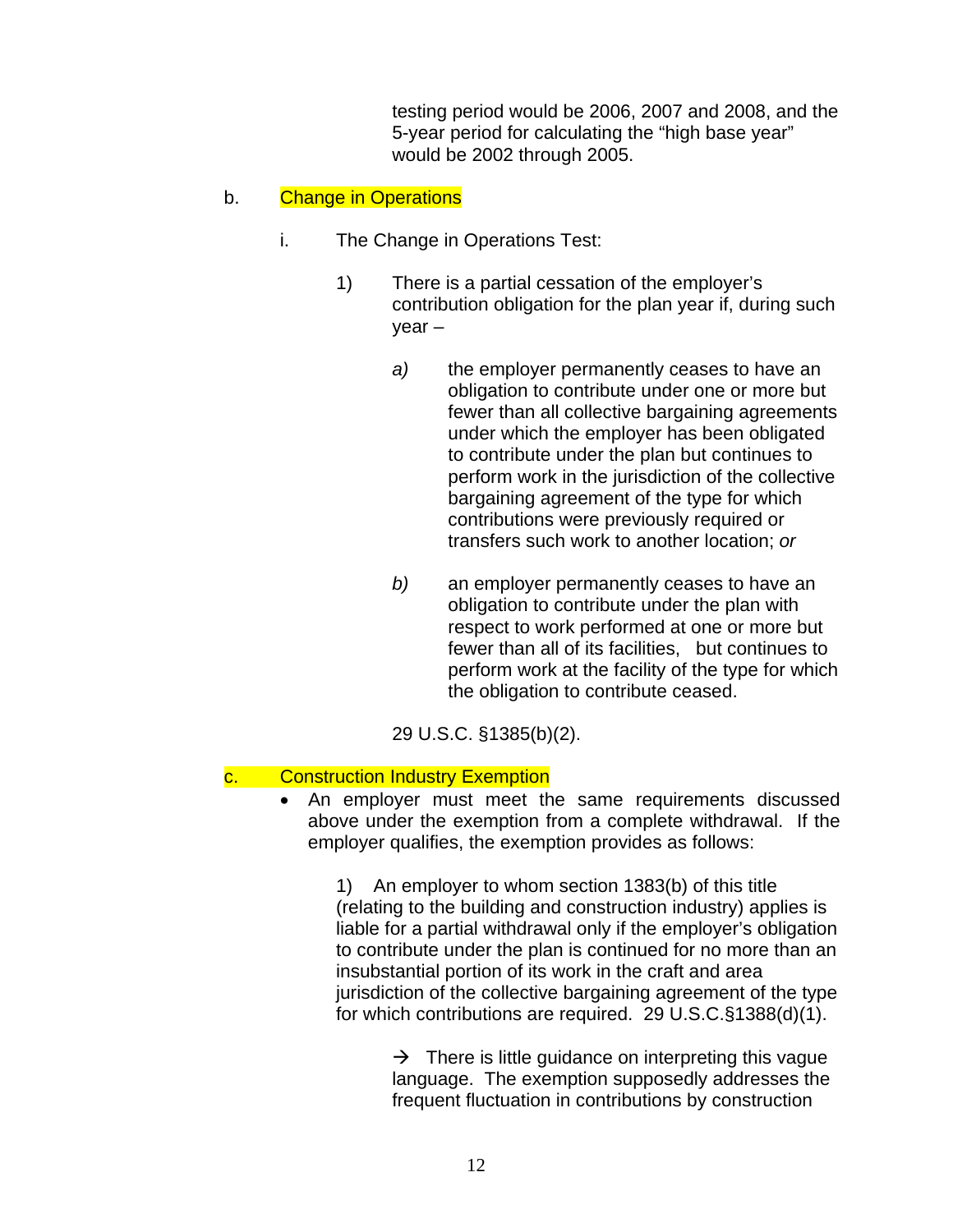employers because of the project-to-project nature of the work. As long as employees remain in the work force, available for employers who also contribute to the pension fund, such fluctuations should not cause problems for the pension fund. Central States, Southeast and Southwest Areas Pension Fund v. Robinson Cartage Co., 55 F.3d 1318, 1323  $(7<sup>th</sup>$  Cir. 1995).

#### 3. Sale-of-Assets Safe Harbor

- ERISA also provides a safe harbor from liability for those employers who would otherwise incur a complete or partial withdrawal due to a bona fide, arm's-length sale of assets to an unrelated party. 29 U.S.C. §1384(a); Brentwood Financial Corp. v. Western Conf. of Teamsters Pension Fund, 902 F.2d  $1456$  (9<sup>th</sup> Cir. 1990). Essentially, this safe harbor requires that the purchaser "step into the shoes" of the seller and assume the seller's duties with regard to the continuation of contributions;
- Even with the safe harbor, the seller remains liable in similar nature to a "guarantor" if the purchaser fails to meet its pension contribution obligations;
- In order for a party to be considered "unrelated" under the safe harbor, it must meet the standards in §267(b) of the Internal Revenue Code for being unrelated. 29 U.S.C. §1384(d); 26 U.S.C. §267(b). By way of example, ownership of more than 50% of the stock of a company makes that company related and thus not qualified as an unrelated party for purposes of this safe harbor.
- E. Computing Withdrawal Liability
	- 1. Central State's Formula
		- a. Sum of the Following Amounts:
		- i. The employer's proportional share of the unamortized amount of the change in the plan's unfunded vested benefits for plan years ending after September 25, 1980;
		- ii. The employer's proportional share, if any, of the unamortized amount of the plan's unfunded vested benefits at the end of the plan year ending before September 25, 1980; and,
		- iii. The employer's proportional share of the unamortized amounts of the reallocated unfunded vested benefits (if any).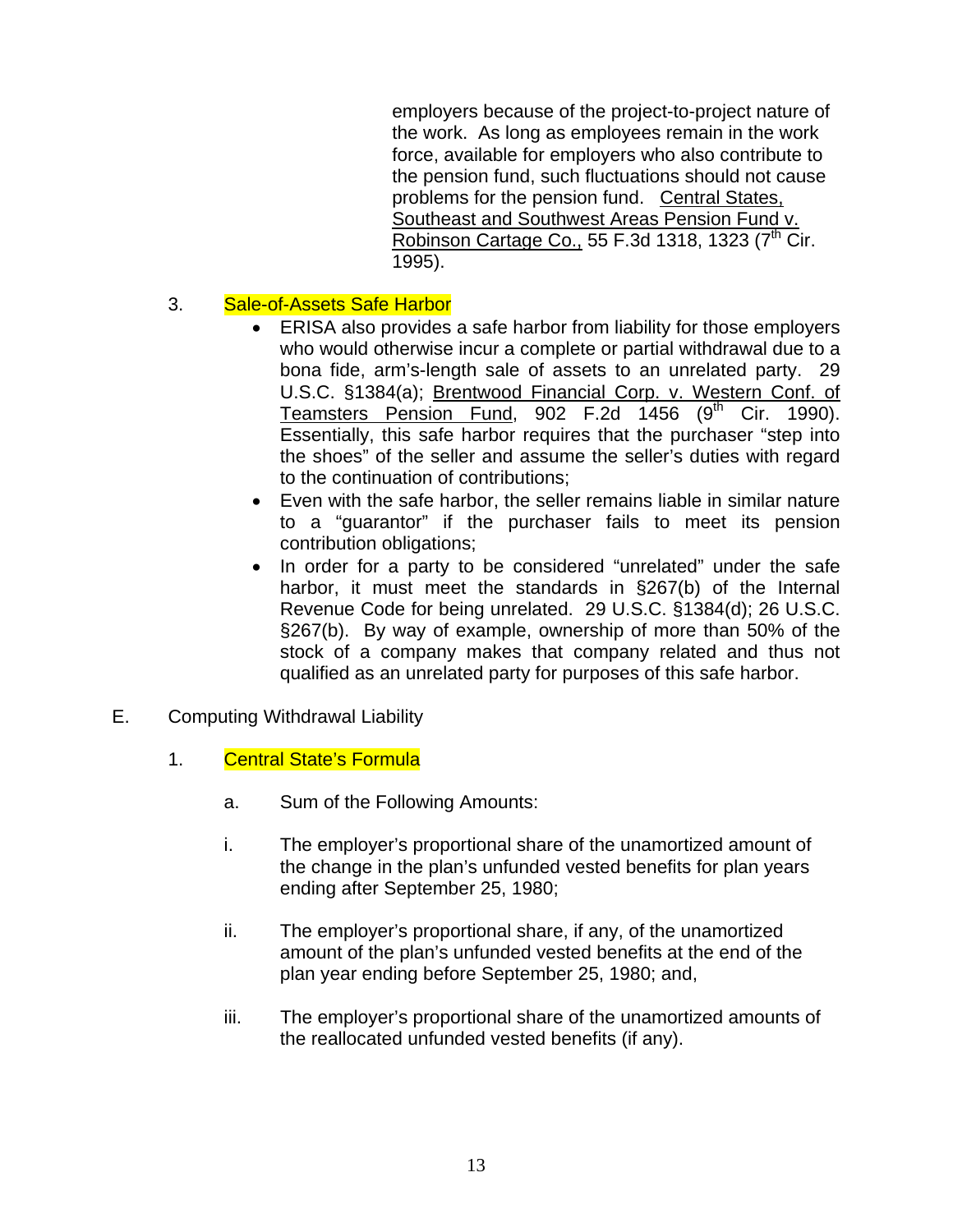- 2. Calculation of Partial Withdrawal Liability
	- a. 70% Decline:
	- b. Change in Operations Decline:
- F. Payment of Withdrawal Liability
	- 1. Payment Schedule Calculation
	- 2. Payment Default
- G. Allocation of Withdrawal Liability
	- 1. One Business
	- 2. Control Group
		- a. The CenTra Case
			- In CenTra, Inc. v. Central States, Southeast and Southwest Areas Pension Fund, No. 08-4041 ( $7<sup>th</sup>$  Cir. Aug. 20, 2009), the CenTra control group owned four subsidiaries (three of which contributed to Central States, and one of which did not), and a sister company, U.S. Truck (which contributed to Central States). In 1995, CenTra began reorganizing and shedding its union trucking operations, which were no longer profitable. To accomplish the reorganization, CenTra took the following steps: (1) it created three new subsidiaries; (2) it merged the *existing* two trucking companies into CenTra; (3) it "dropped down" the union operations of the existing two trucking companies, but not all the assets, into two of three new subsidiaries; (4) it dropped down the other trucking operations and assets of the existing two trucking companies into the third new subsidiary, which became a "non-union" trucking subsidiary; (5) it transferred the two new union subsidiaries to its sister company, U.S. Truck, and (6) it severed the "common control" connection between CenTra and U.S. Truck;
			- U.S. Truck failed and was liquidated in bankruptcy and Central States filed claims for withdrawal liability in the bankruptcy. In November 1997 the last remaining "union" subsidiary of CenTra withdrew from Central States and Central States assessed CenTra with \$14 million in withdrawal liability based on the entire control group contribution history, including the contribution history of the two trucking subsidiaries (up to the separation of U.S. Truck) and the new trucking subsidiaries from the CenTra control group in 1996;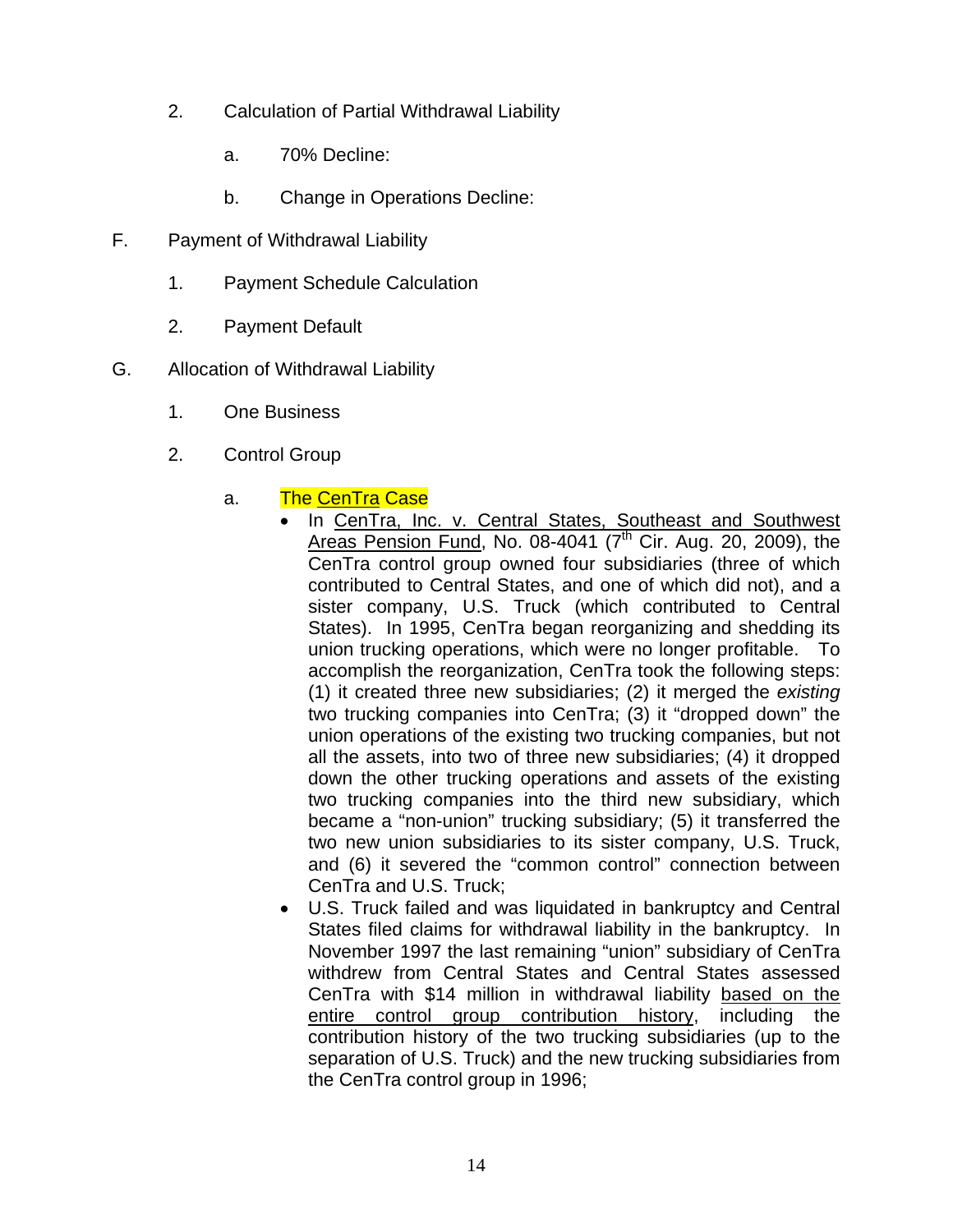- CenTra argued that the reorganization should be viewed in its entirety, that entire contribution histories of the two trucking subsidiaries were transferred to U.S. Truck and that those histories should not be held against the parent company;
- The parties arbitrated the dispute (as required by the MPPAA) and the arbitrator ruled in favor of CenTra and reduced the withdrawal assessment from over \$14 million to just under \$1 million, based only on the contribution history of the bridge subsidiary;
- The Court of Appeals reversed the arbitrator, finding that while the Act did not expressly envision any allocation of withdrawal liability, the Court of Appeals agreed with the position taken by the PBGC, which concluded that while an exempt transaction (such as a merger under §1398) does not give rise to a withdrawal, the successor becomes the employer liable for any and all withdrawal liability of the predecessor. In such cases, the predecessor's contribution history becomes the responsibility of the successor;
- The Court of Appeals also found that the "drop down" of assets from CenTra into the newly formed trucking subsidiaries (which occurred after the merger of the old subsidiaries into CenTra) was not an exempt transaction under the Act and was in the nature of an asset sale rather than a merger, spin off, or other exempt corporate transaction and concluded that the contribution history broke at that point, with CenTra retaining all the contribution history.
- H. Limitations on or Deductions from Withdrawal Liability
	- 1. The *de minimis* deduction
	- 2. The Liability Limitations of §4225 of the MPPA
		- a. §4225 Limitations on Seller's Liability
			- i. *§4225(a): Bona Fide Sale of Assets in Arm's-Length Transaction to Unrelated Party*
			- ii. *§4225(b): Employer Liquidating or Dissolving*
	- 3. Applying Statutory Limitations or Reductions to a Control Group
		- a. In a Control Group is the Limitation or Reduction Applied to the Group in the Aggregate or to Specific Businesses in the Group?
			- i. *Conflicting Law*:
				- PBGC Position
				- Robbins v. Pepsi-Cola Metropolitan Bottling Co.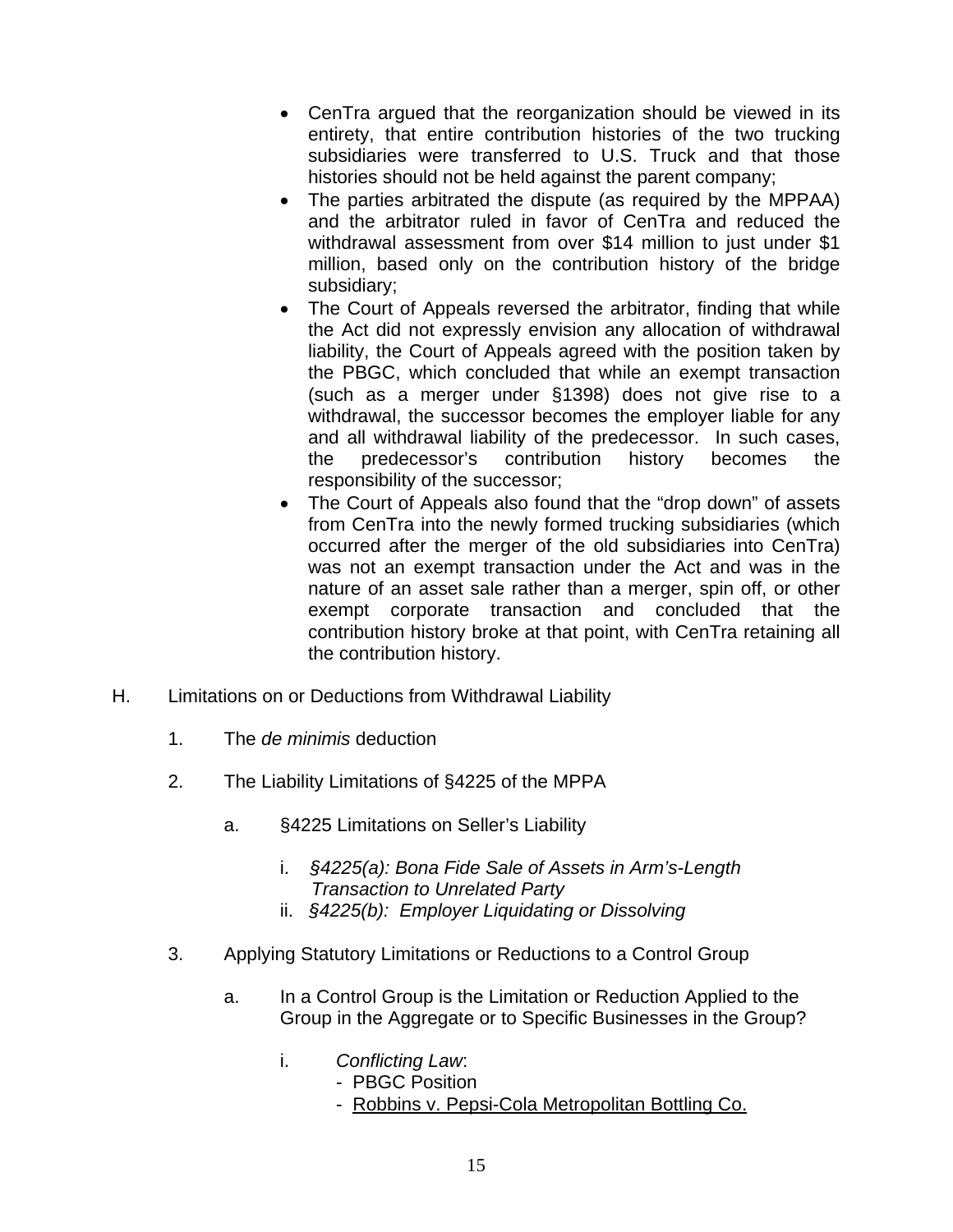- I. Transactions to Evade Withdrawal Liability
	- 1. §4212 of MPPAA
		- Dorn's Transp., Inc. v. Teamsters Pension Trust Fund of Philadelphia and Vicinity
		- Santa Fe Pacific Corp. v. Central States
		- IUE AFL-CIO Pension Fund v. Herman
- J. Challenging a Withdrawal Liability Assessment
	- 1. Review/Arbitration Process
		- Statute provides a review/ arbitration process for disputes over withdrawal liability, but the time limits for requesting review and demanding arbitration are short. The employer must request that the trustees of the pension fund review the determination of withdrawal liability within 90 days of receiving the notice of withdrawal liability from the plan;
		- Regardless of whether the trustees respond, the employer must demand arbitration in a timely manner. The deadline to demand arbitration depends on whether the pension fund responds to the employer's request for review, but the latest possible time limit is six months from the date the employer's request for review is filed. If the employer does not act in timely manner, it waives its defenses to the withdrawal liability assessment;
		- The deck is stacked against the employer in the review/ arbitration process: the plan's determinations are presumed correct, and the burden is on the employer to overcome that presumption by a preponderance of the evidence.
	- 2. Arbitration Enforcement in Federal Court
		- Arbitration decisions are enforceable in federal court, and the factual findings of the arbitrator are presumed correct.

#### 3. Payments During Review/Arbitration Process

- Generally, an employer must continue to make withdrawal liability payments while the review and arbitration process is pending.
- 4. Costs and Attorneys' Fees
	- The court will also award the pension fund its costs and attorneys' fees in the enforcement action if the pension fund prevails.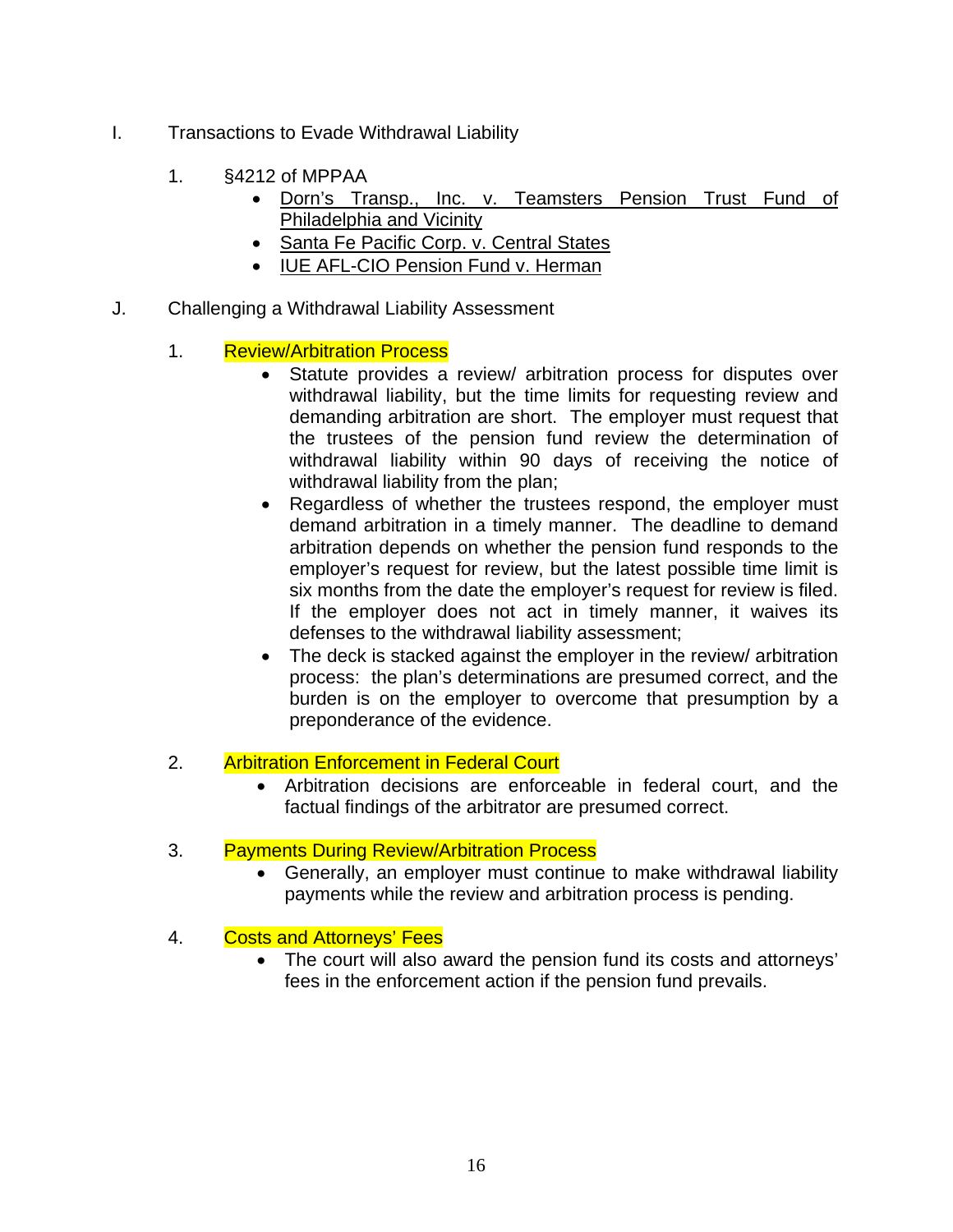- K. Individual Liability
	- 1. Piercing the Corporate Veil
	- 2. The Lay Com Case
		- Laborers Pension Fund v. Lay-Com, Inc., case nos. 06-3711, 06-3821,  $07-1071$  ( $7<sup>th</sup>$  Cir. Sept. 2, 2009)(Court pierces corporate veil and holds that two completely separate corporations are liable for delinquent fringe benefit contributions of a construction contractor;
		- FACTS: Contractor King & Larsen performed excavation and concrete work primarily for one home builder, Lord & Essex. When the contractor got into financial trouble and became delinquent in paying fringe benefit contributions, the home builder and Lay-Com (a sister company of the home builder that developed real estate), loaned the contractor money and paid some of its debts. To help the contractor with its tax and fringe benefit contribution debts, the owners of these businesses developed a plan: the assets of the contractor were transferred through Lord & Essex and Lay-Com and then transferred and/or leased to a new contracting company, M.A. King. The principals of the Lord & Essex and Lay-Com became directors of the new corporation along with Mike King, a principal of King & Larsen. The new company had no start-up equity whatsoever, and its sole shareholder (the GAK Trust) never contributed any money or value to M. A. King. In fact, no shares were ever issued, and the new company's only financing came from loans from Lay-Com, which took the first lien on the contractor's assets;
		- The Funds sued both the old and new contractor (as a successor), and owner Mike King for unpaid contributions and got a judgment against all three. However, after the new contractor went out of business, the judgment was uncollectible. At this point, the Funds sued the home builder and the real estate development company and asked that the Court "pierce the corporate veil" and find that all of the companies were liable for the judgment;
		- The Court dismissed claims against the individual owners of Lay-Com and Lord & Essex, it pierced the corporate veil and held that Lay-Com and Lord & Essex were liable for the debts of M.A. King, noting that M.A. King had no traditional start-up capital and that Lay-Com and King & Essex used their corporate, financial and contractual power to control M.A. King (for example, by obtaining a first lien on the assets of King & Larsen);
		- Bad facts led to bad law and the Funds were able to convince the Court that the home builder and real estate developer essentially "laundered" the assets of the contractor to avoid the Funds' claims for unpaid benefits.
	- 3. "Common Control" Concept and Controlling Shareholders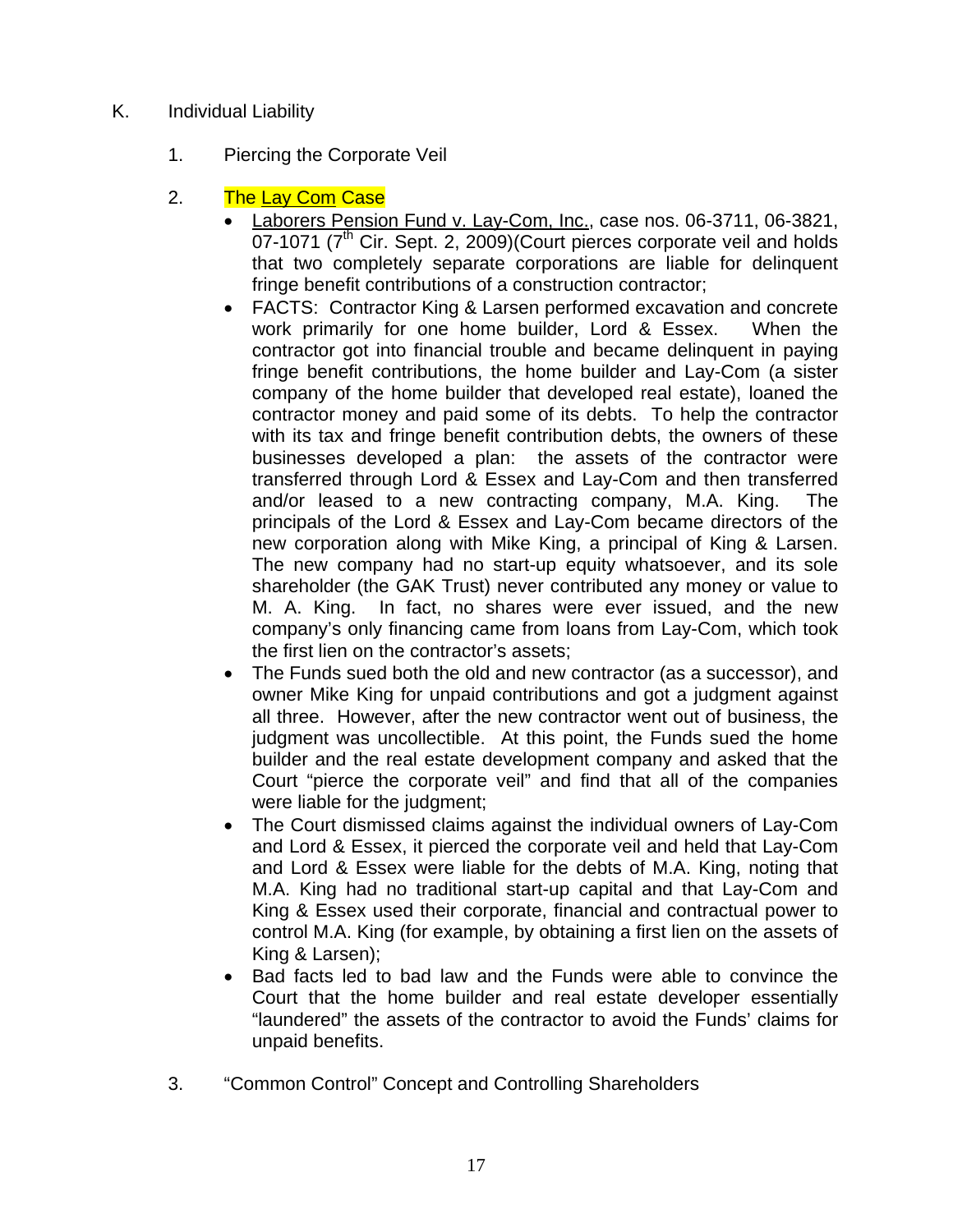#### L. Adverse Selection Doctrine

- 1. Special Bulletin 90-7
	- Authorizes Trustees to reject any collective bargaining agreement and/or terminate participation of an Employer whenever they determine either that: (1) the agreement is unlawful and/or inconsistent with any rule or requirement for participation, or (2) that the Employer is engaged in practices that threaten economic harm to the Fund. Any such rejection of a collective bargaining agreement shall be effective as of the date determined by the Trustees (and may be retroactive) and shall bar the Employer and all Employees from further participation in the Fund.
- 2. Goal of Adverse Selection Policy
	- The policy is aimed primarily at agreements where an employer makes contributions for only part of the bargaining unit or where an employer makes contributions at different contribution rates for different groups of bargaining unit employees
- 3. Lenient Standards Applied By Courts
	- Arbitrary and Capricious;
	- Fort Transfer Co., Inc. v. Central States, Southeast and Southwest Areas Pension Fund, 2007 WL 707545, slip op. at 5-6, 40 EBC 1716 (N.D. Ill. 2007)( "Although it is an overstatement to say that a decision is not arbitrary or capricious whenever a court can review the reasons stated for the decision without a loud guffaw, it is not much of an overstatement.")

#### M. Mass Withdrawal

- 1. Definition of Mass Withdrawal
	- A "mass withdrawal" is
		- (1) The withdrawal of every employer from the plan,

(2) The cessation of the obligation of all employers to contribute under the plan, or

(3) The withdrawal of substantially all employers pursuant to an agreement or arrangement to withdraw.

29 U.S.C. §1341a(a)(2); 29 C.F.R. §4001.2.

- 2. Presumption of Mass Withdrawal
	- Employers who withdraw within three years of a mass withdrawal are presumed to have withdrawn pursuant to an agreement or arrangement to withdraw and may be liable for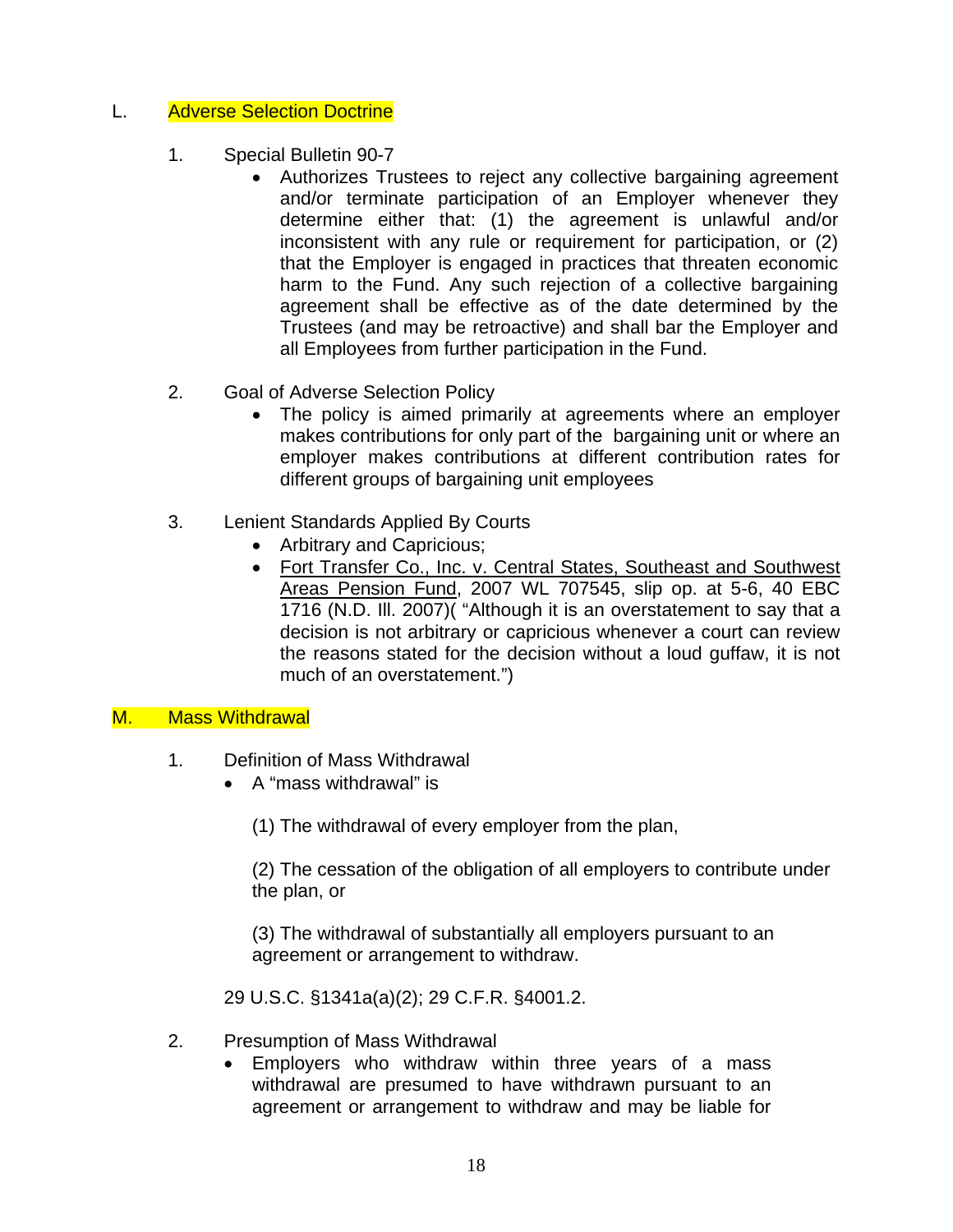reallocation liability. This presumption may be rebutted by a preponderance of the evidence.

29 U.S.C. §§1389(d), 1399(c)(1)(D); 29 C.F.R. §4219.12(g).

- 3. "Initial Withdrawal Liability
	- Employers involved in a mass withdrawal not only have to pay "initial" withdrawal liability discussed above, but they also must pay any redetermination liability amounts and reallocation liability amounts. 29 U.S.C. §§1389(c), 1399(c)(1)(D); 29 C.F.R. §§4219.11, 4219.12;
	- Essentially, the mass withdrawal rules attempt to allocate all of the unfunded vested benefit liability of the pension plan to the employers, without the reductions and limitations which would ordinarily apply to a single employer's withdrawal.
- 4. Redetermination Liability
	- Redetermination liability involves recovering (or assessing, if withdrawal liability and redetermination liability are combined) any amounts the employer would otherwise not pay under the *de minimis* deduction and under the 20-year payment limitation in a normal withdrawal situation. 29 C.F.R. §§4219.2, 4219.12(a), (b);
	- Under the statute, "in any case in which a multiemployer plan terminates by the withdrawal of every employer from the plan, or in which substantially all the employers withdraw from a plan pursuant to an agreement or arrangement to withdraw from the plan" the employer is liable for these amounts. 29 U.S.C. §§1389(c), 1399(c)(1)(D).
- 5. Reallocation Liability
	- Reallocation liability basically involves allocating to employers any additional unfunded vested liability of the pension plan. The statute provides for an initial reallocation formula for prorating an employer's liability, plus a portion of any amounts not assessed against other employers under the statute, such as amounts not assessed because of insolvency, the limitation on pursuing the exempt property of individuals under bankruptcy law, and the limitations due to sales of assets to unrelated parties. 29 C.F.R. §4219.15.
- N. Minimum Funding Assessments
	- 1. Pre-PPA Law
	- 2. Post-PPA Law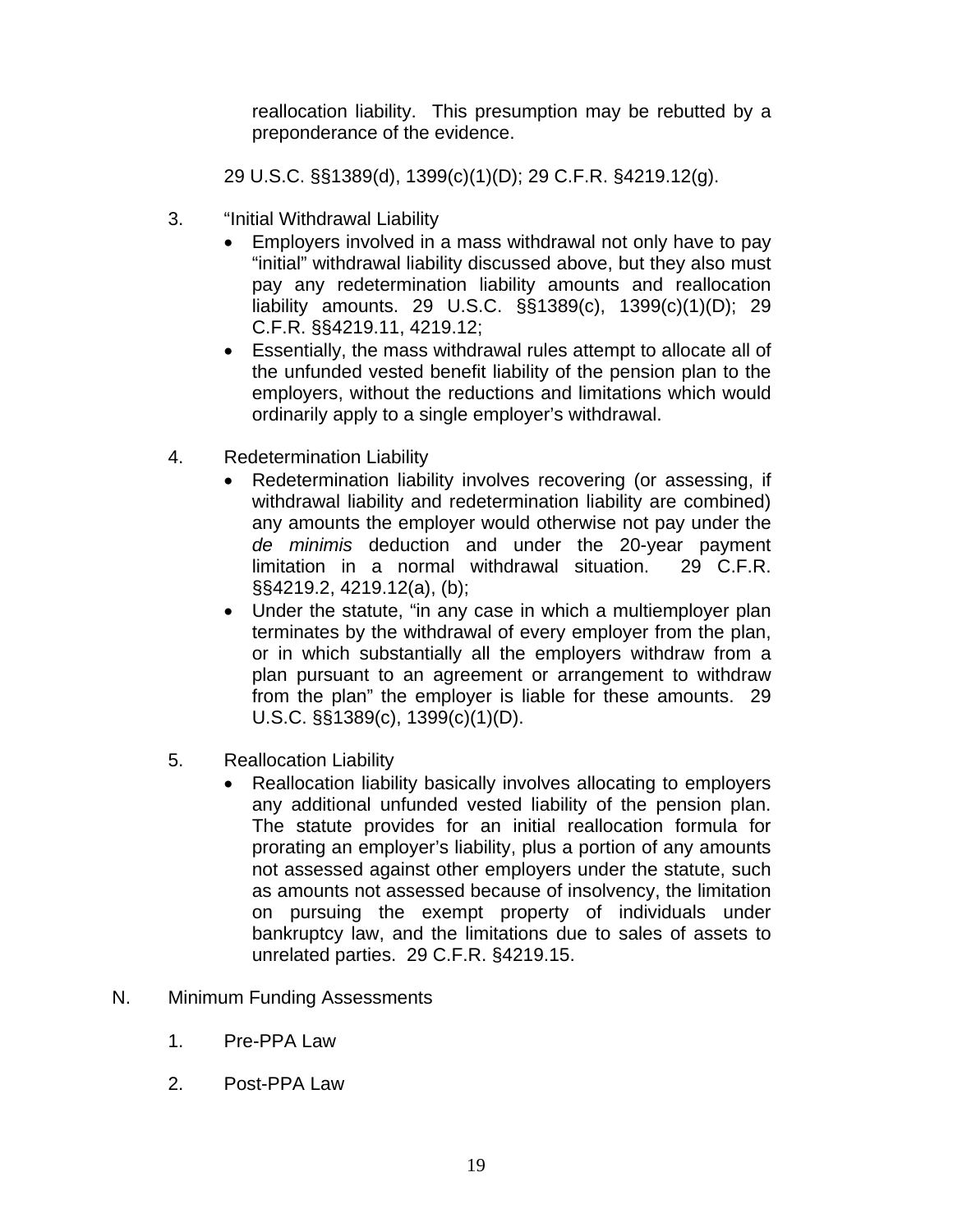- a. Yellow Zone
- **i.** Endangered
- ii. Seriously Endangered
	- b. Red Zone
		- i. Critical Status
- c. Failure to Meet Requirements for Plans in Endangered and Critical Status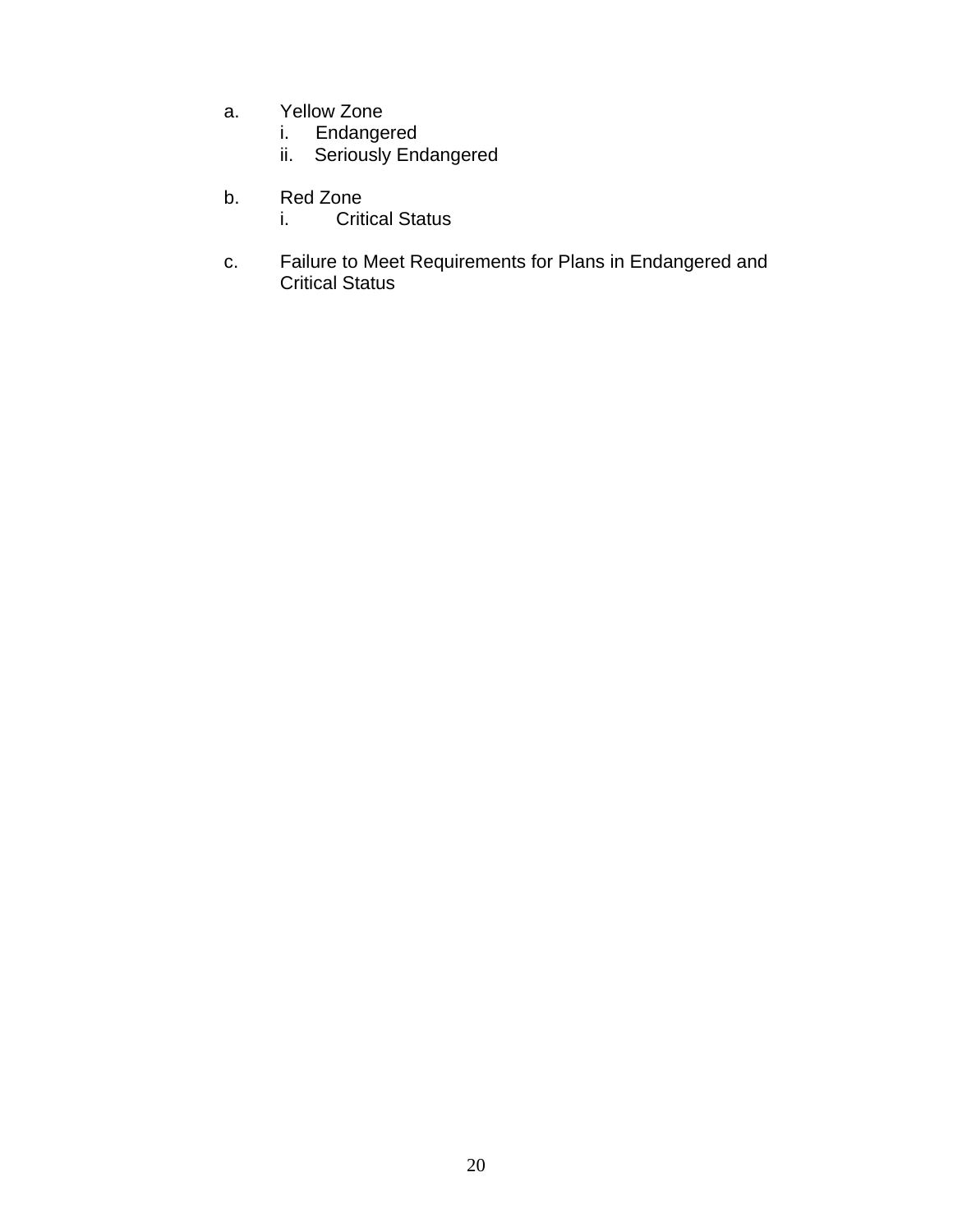#### **IV. Trustees' Fiduciary Responsibility**

- A. Who is a fiduciary?
	- 1. Title unimportant. ERISA states that a fiduciary is someone who:
		- a. Manages or invests plan assets;
		- b. Provides investment advice; *or*
		- c. Administers the plan.

29 U.S.C. §1002(21)(A).

- It should be assumed that trustees and administrators of a plan are fiduciaries for matters involving the plan. 29 C.F.R. §2509.75-8, Q&A D-3; see Yeseta v. Baima, 837 F.2d 380, 384 (9<sup>th</sup> Cir. 1998).
- 2. Application of the Functional Definition of Fiduciary
	- a. Plan sponsors Settlor functions. Although courts have made distinctions between actions of the Plan Sponsor acting as "settlor" of the trust and actions of the Plan Sponsor acting as fiduciary, by amendment to Section 1.17 of the Trust Agreement, all "settlor type" decisions of the Board of Trustees, the Board's delegee, or the Administrative Manager are deemed covered by ERISA's fiduciary duty obligations;
	- b. Investment advisors are generally fiduciaries unless no discretion.
	- c. Insurance companies managing plan assets or holdomg funds in a "separate account" likely will be deemed fiduciaries.
	- d. Insurance companies, TPAs, or claims processors with discretionary authority to decide claims.
	- e. Banks, attorneys, and actuaries acting in traditional roles often are not considered fiduciaries.
- 3. Identifying Plan Assets is Critical Inquiry because the definition of "fiduciary" is largely tied to control or management of plan assets.
	- a. Regulations govern when law will "look through" an equity I investment by a Plan in another entity to the underlying assets of t that entity. 29 C.F.R. §2510.3-101.
	- b. DOL regulations issued governing when participant contributions and amounts withheld from employee wages may constitute plan assets. 29 C.F.R. §2510.3-102.
- 4. Starting or Stopping as a Fiduciary
	- a. Starting Person assumes the requisite discretionary authority or control that is defined as fiduciary conduct.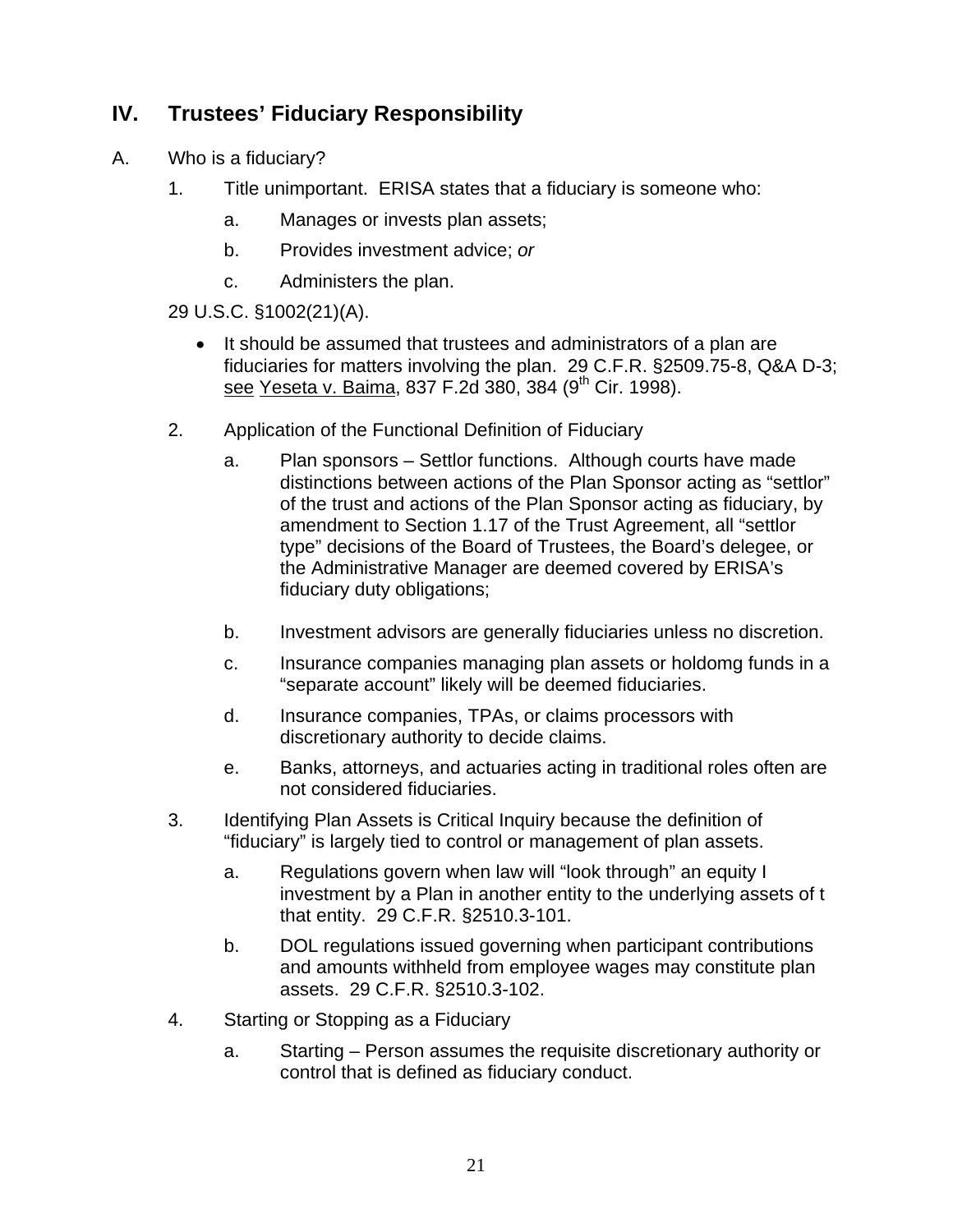- b. Stopping Person ceases serving in the fiduciary role, although may be liable for a breach which they set in motion or a cofiduciary's known breach prior to resignation.
- B. Plan and Trust Requirements
	- 1. Formal Requirements Written instrument, named fiduciary, mandatory and optional provisions. Section 402 of ERISA, 29 U.S.C. §1102.
	- 2. Trust Requirement Plan assets generally must be held in trust, administered by trustees.
		- a. Exceptions i.e., insurance company separate accounts. Trustees can delegate authority to manage assets to properly named fiduciary or investment manager, but remain obligated for selection.
- C. Fiduciary Standards Section 404 of ERISA: All duties to the plan must be discharged solely in the interest of the plan's participants and beneficiaries.
	- 1. The Four General Rules:
		- a. The "exclusive purpose" rule;
		- b. The "prudence" rule;
		- c. The diversification rule;
		- d. Act in accordance with plan documents, unless inconsistent with provisions of ERISA.
	- 2. The Exclusive Purpose Rule: Duty of loyalty to the plan; no self-dealing.
		- a. No breach where action intended to benefit plan but also incidentally benefits the plan sponsor or the fiduciary.
		- b. No breach where fiduciary takes appropriate steps to ensure decision not tainted by the conflict.
		- c. DOL guidance on payment by plan of expenses of trustees. DOL Field Assistance Bull. 2002-2 (Nov. 14, 2002).
		- d. Examples of breaches:
			- i) Causing plan to purchase insurance products to maximize commissions of selling agent, who was fiduciary or to benefit entities controlled by fiduciaries.
			- ii) Causing plan to extend coverage to themselves and plan counsel on favorable terms.
			- iii) Loaning funds to a poorly funded sister welfare fund to bolster that fund.
	- 3. The Prudence Standard
		- a. Procedural prudence. Decision-making process reviewed objectively for how the decision was reached.
			- i) Consult appropriate experts to guide decisions.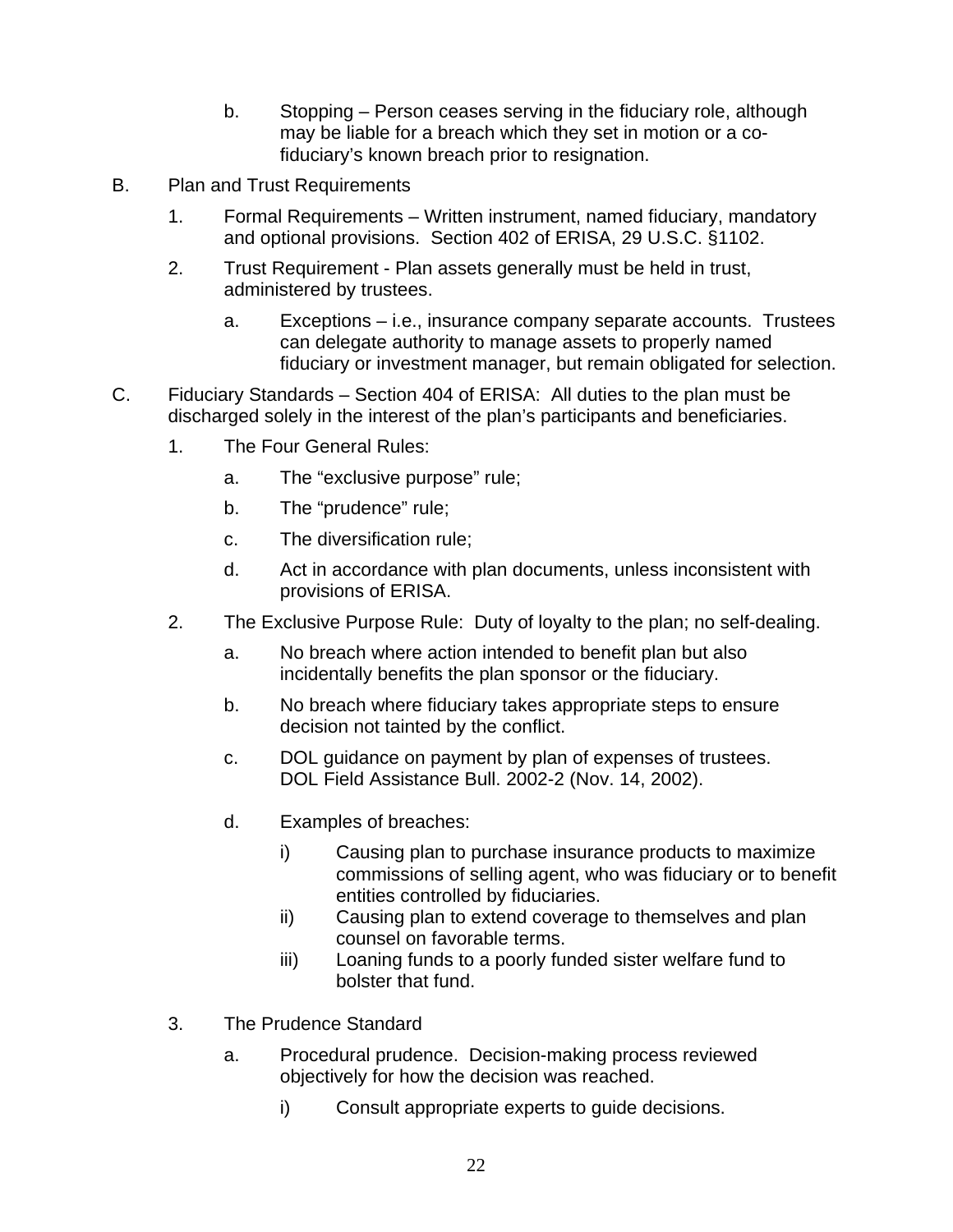- ii) Prudent selection, direction, and retention of experts.
- iii) Decision may be imprudent even if plan suffers no loss.
- iv) Substantive prudence also relevant. Objectively prudent? Did plan comply with applicable non-ERISA law?
- b. DOL's Safe Harbor Rule: Prudence of investment judged with regard to role that investment plays in overall plan portfolio.
- 4. Diversification.
	- a. Fiduciary must consider facts and circumstances of each case.
	- b. Congress outlined seven factors to be considered:
		- i) Purpose of the plan,
		- ii) Amount of the plan assets,
		- iii) Financial and industrial conditions,
		- iv) Type of investment,
		- v) Geographical distribution of the location,
		- vi) Distribution of the investment among industrial sectors, and
		- vii) Date of maturity.

1974 U.S.C.C.A.N. at 5084.

- c. Courts follow two step analysis: (1) party claiming violation must show plan investments nondiverse; (2) burden shifts to Plan to show its conduct was clearly prudent.
- 5. Act in Accordance with Plan Documents.
- D. Topics of Note in Applying Fiduciary Standards
	- 1. Fiduciary communications.
		- a. Duty to not make affirmative misrepresentations.
		- b. Duty to disclose truthful information; some courts have found that fiduciary has affirmative duty even without participant inquiry.
		- c. Courts have held that SPDs must be up to date, clear, and correct.
		- d. Communications regarding future benefits, early retirement packages, and retiree health care are fertile area of litigation.
	- 2. Selection and Monitoring of Service Providers.
	- 3. Collections
		- a. Duty to take effective action ensuring that Fund receives contributions.
		- b. Right to conduct audits. However, failure to do so not necessarily violation of ERISA or its fiduciary duties.
		- c. Take reasonable measures to ensure the contributions owed under reciprocity agreements are accurately determined and collected.
	- 4. Benefit Administration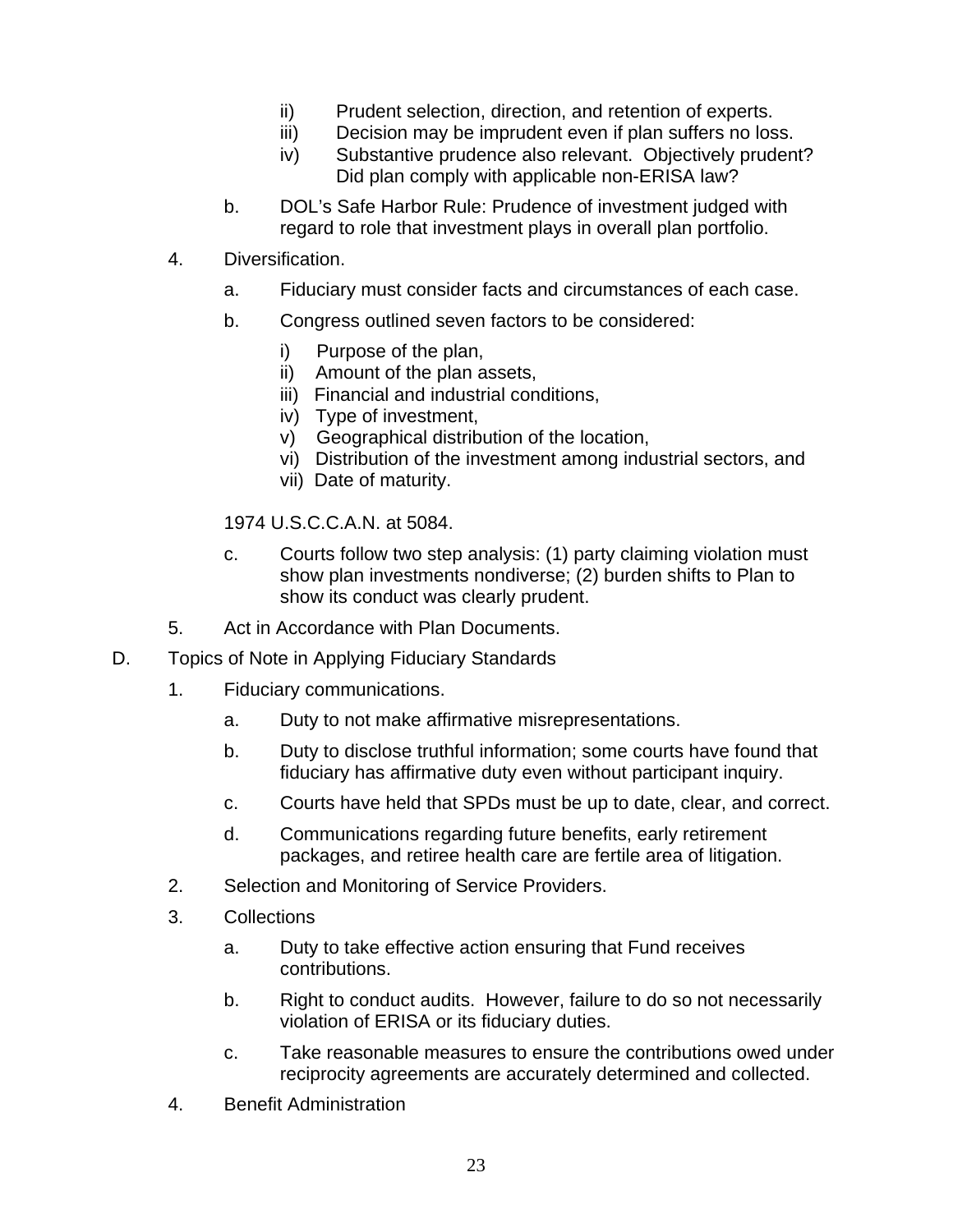- a. Failure to carry out administrative responsibilities may be breach.
- b. Inconsistency and failing to follow the plan documents.
- c. Elimination of non-core benefits, benefit freezes and reductions mandated by law.
- d. Voluntary benefit reductions.
- e. Investment policy.
	- i) Lack of written investment policy not *per se* violation of duties.
	- ii) Non-financial considerations secondary in making investments.
- E. Violations by Other Fiduciaries. Co-fiduciary liability if:
	- 1. Fiduciary knowingly participates or knowingly conceals act or omission knowing that it is a breach of that fiduciary's duty;
	- 2. Fiduciary's failure to comply with fiduciary duties enables another fiduciary to commit a breach of duty; and
	- 3. Fiduciary fails to make reasonable efforts to remedy a breach by another fiduciary if he/she has knowledge of that breach.
- F. Liability for Breach of Fiduciary Duty
	- 1. ERISA Remedies:
		- a. Personal liability to plan for any losses suffered;
		- b. Restore to plan any profits made as result of misuse of plan assets;
		- c. Equitable relief, including removal of the trustee.
	- 2. Restoring plan to position it would have been in but for the breach of duty.
	- 3. Attorneys' fees and court costs.
	- 4. DOL seeking civil penalties against fiduciaries who breach their duties.
	- 5. Statute of Limitations The earlier of:
		- a. 6 years after the date of the last action that constituted a part of the breach (or the latest date on which the fiduciary could have cured the breach in the case of an omission) *or*
		- b. 3 years after earliest date that plaintiff obtains actual knowledge of the breach.
		- c. In cases of fraud or concealment, 6 years after date of discovery.
		- d. Courts split on what constitutes "actual knowledge." Seventh Circuit holds that actual knowledge requires that plaintiff know essential facts of transaction or conduct constituting violation even if plaintiff does not understand that facts give rise to ERISA claim.
	- 6. Non-fiduciaries liable for "appropriate equitable relief" if had actual or constructive knowledge that transaction was prohibited or violated ERISA.
	- 7. Agreements relieving fiduciary of responsibility for breach are void.